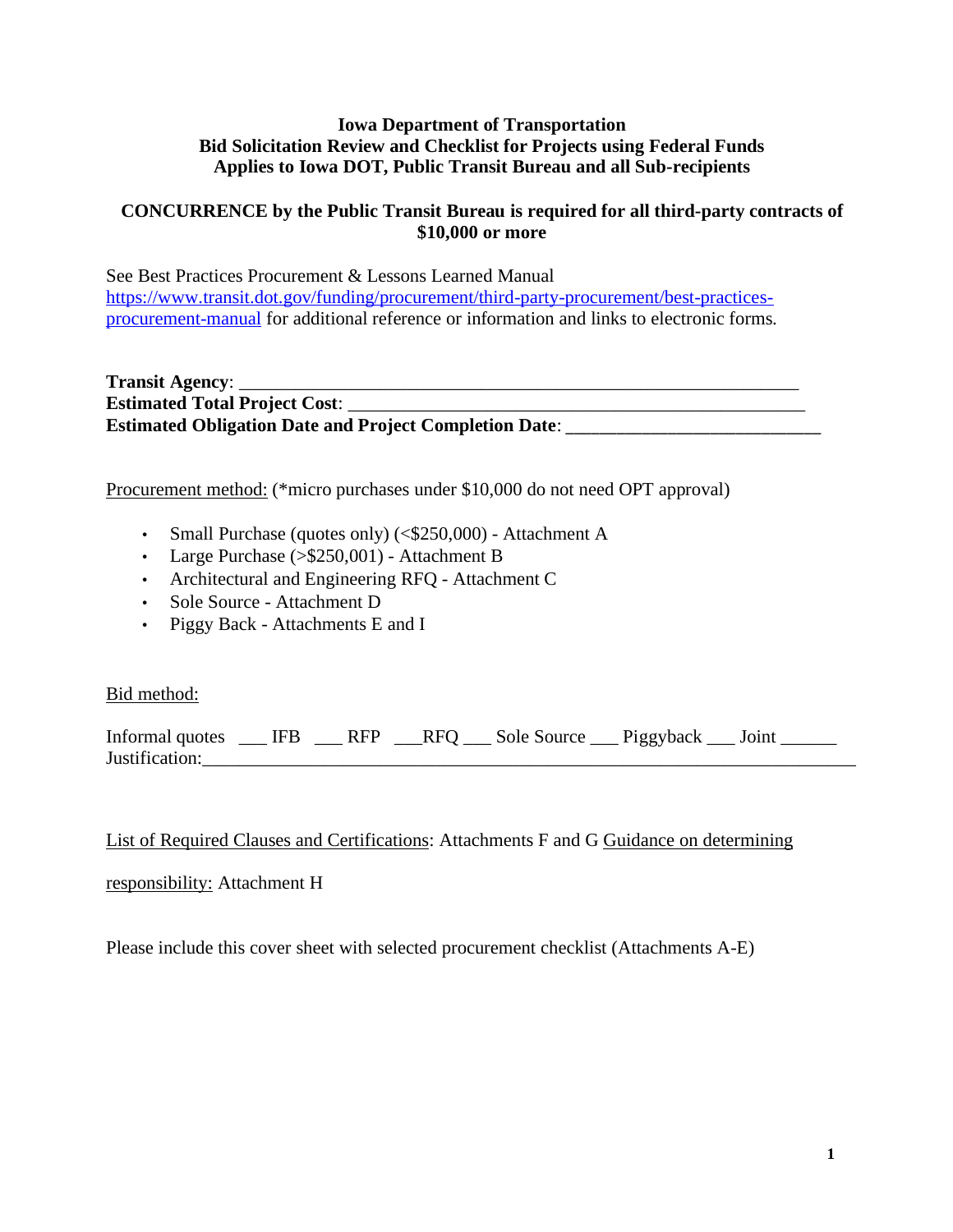# Small Purchase Checklist

| <b>Notes</b>                                                              |
|---------------------------------------------------------------------------|
| <b>Detailed Project Budget</b>                                            |
| <b>Developed Solicitation</b>                                             |
| List of specifications                                                    |
| No brand names used                                                       |
| <b>OPT</b> Approval to proceed                                            |
| Solicited 2 or more vendors (must include FTA Certifications and Clauses) |
| Sufficient time for bidders to prepare bids                               |
| Made effort to utilize DBE vendors                                        |
| Analyzed bids                                                             |
| If only 1 responsive bid, verified with                                   |
| vendors why                                                               |
| If part of bid eliminated fair                                            |
| competition, correct bid and re-solicit                                   |
| Cost/price analysis                                                       |
| Prior to award notification search vendor on EPLS/SAM                     |
| and print and verify TVM and notify FTA of award within 30 days           |
| report for records                                                        |
| <b>Evaluation of Responsibility</b>                                       |
| Requested from OPT                                                        |
| concurrence to award vendor                                               |
| Notification of award to vendor                                           |
| Contract with vendor                                                      |
| Post Delivery Review                                                      |
| Post Delivery Purchaser's Requirement                                     |
| Post Delivery FMVSS                                                       |
| (Federal Motor Vehicle Safety Standards)                                  |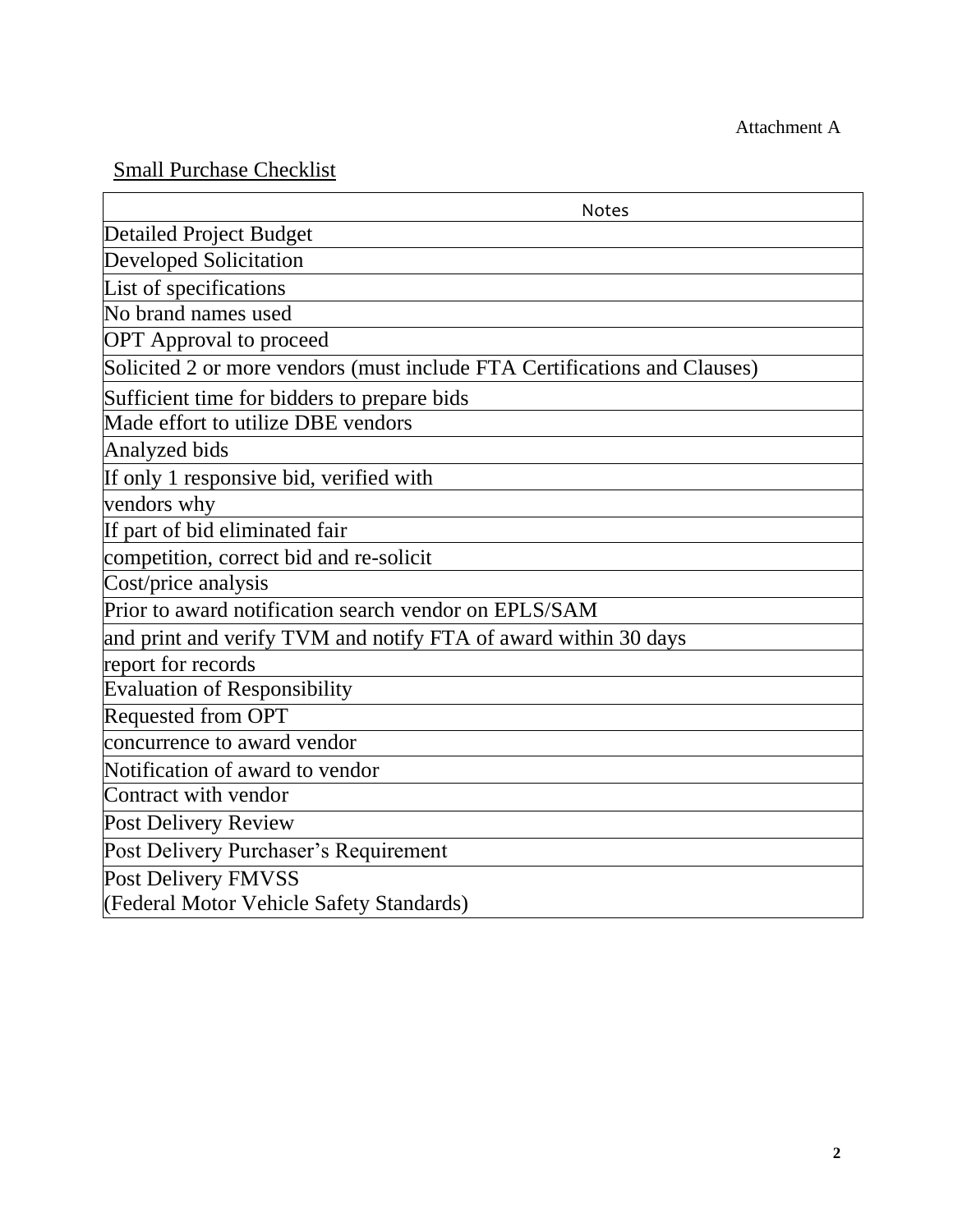# Large Purchase Checklist

| <b>Notes</b>                                                  |
|---------------------------------------------------------------|
| Independent Cost Estimate (on projects over \$250,000)        |
| <b>Detailed Project Budget</b>                                |
| List of specs                                                 |
| No brand names used                                           |
| <b>OPT</b> Approval to Proceed                                |
| included all FTA Certs/Clauses                                |
| <b>Vendors Solicited</b>                                      |
| <b>Advertised bid Publicly</b>                                |
| Sufficient time to for bidders to prepare bids (min. 30 days) |
| Made effort to utilize DBE Vendors                            |
| Opened bids                                                   |
| Analyzed bids                                                 |
| If only 1 responsive bid, verified with                       |
| vendors why                                                   |
| If part of RFP eliminated fair                                |
| competition, correct bid and re-solicit                       |
| Cost/price analysis                                           |
| <b>Evaluation of Responsibility</b>                           |
| Prior to award notification search vendor on EPLS/SAM         |
| and print, verify TVM and report to FTA within 30 days        |
| report for records                                            |
| Requested from OPT                                            |
| concurrence to award vendor                                   |
| Contract with vendor                                          |
| Post Delivery Review                                          |
| Post Delivery Buy America Certification                       |
| Post Delivery Purchaser's Requirement                         |
| Post Delivery FMVSS                                           |
| (Federal Motor Vehicle Safety Standards)                      |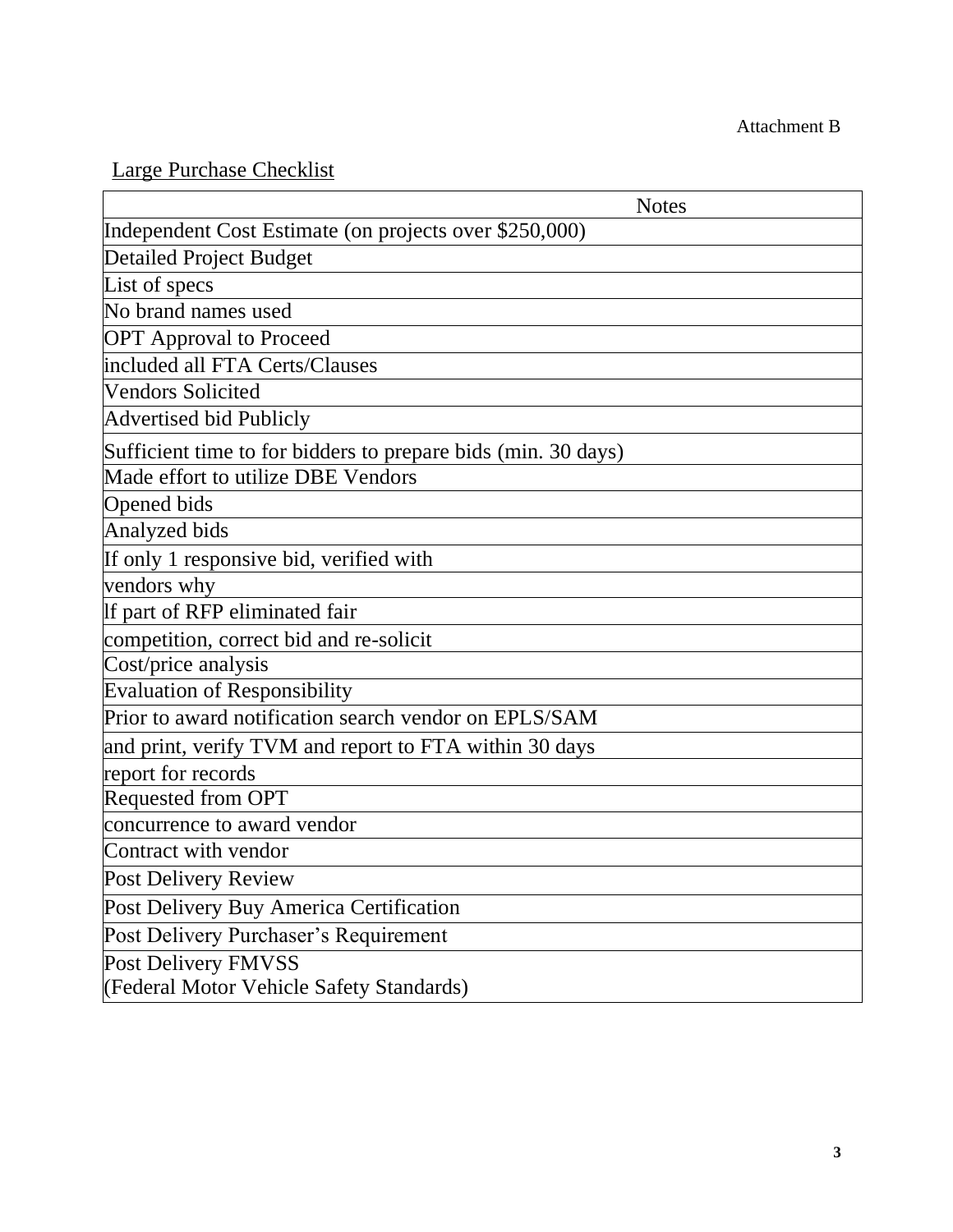# A&E Services Checklist

| <b>Notes</b>                                               |
|------------------------------------------------------------|
| <b>Detailed Project Budget</b>                             |
| No brand names used                                        |
| RFQ Includes all applicable clauses                        |
| Cost not solicited in RFQ (follows                         |
| <b>Brooks Act)</b>                                         |
| <b>OPT</b> Approval to proceed                             |
| <b>Vendors Solicited</b>                                   |
| <b>Advertised RFQ Publicly</b>                             |
| Sufficient time for bidders to prepare bids (min. 30 days) |
| Made effort to utilize DBE vendors                         |
| Opened proposals                                           |
| Analyzed proposals                                         |
| If only 1 responsive bid, verified with                    |
| vendors why                                                |
| If part of RFQ eliminated fair                             |
| competition, correct bid and re-solicit                    |
| Prior to award notification search                         |
| vendor on EPLS/SAM and print                               |
| report for records                                         |
| Negotiated with Vendor (reasonable price can be a factor)  |
| Requested from OPT                                         |
| concurrence to award vendor                                |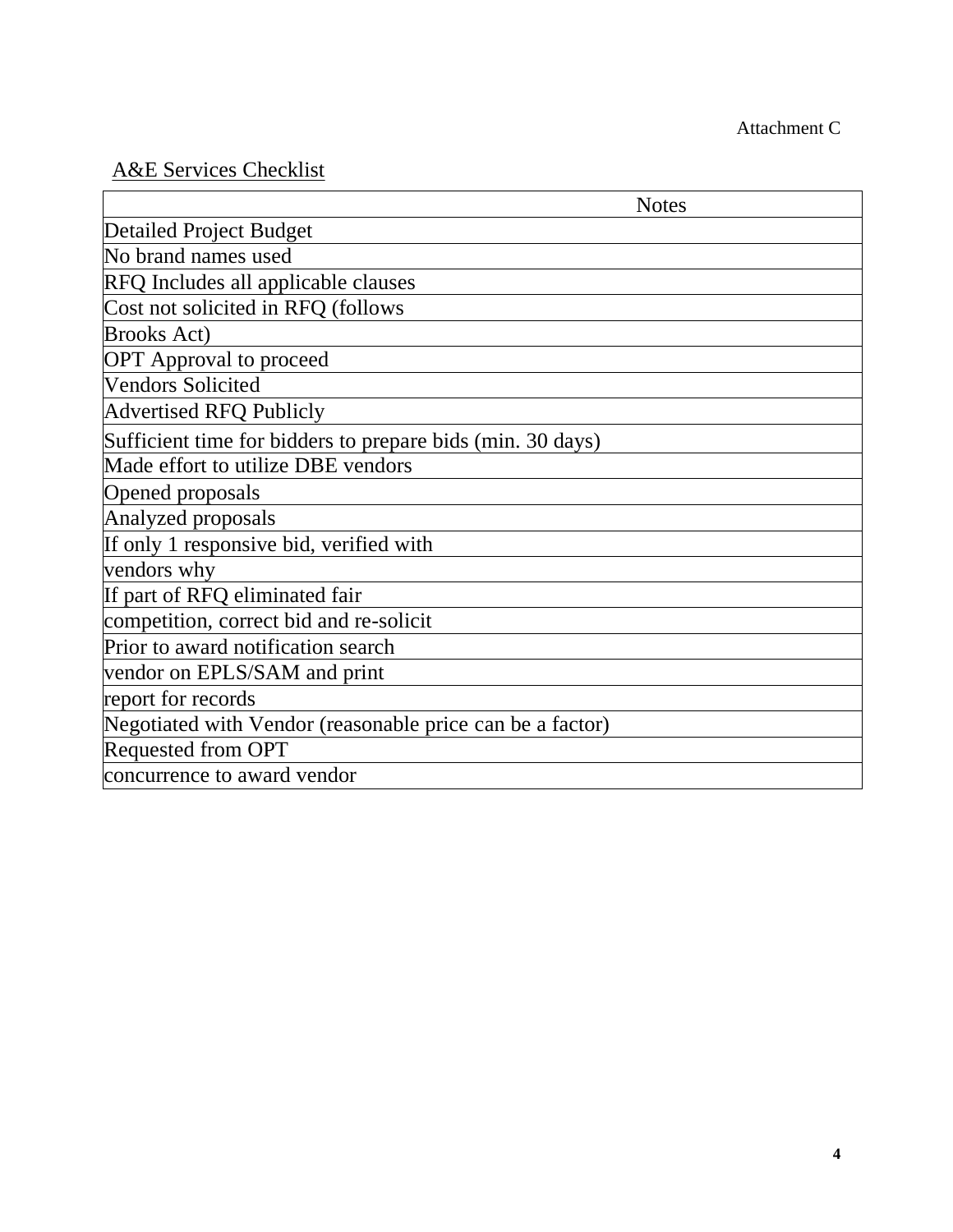Sole Source Purchase Checklist

|                                                        | <b>Notes</b> |
|--------------------------------------------------------|--------------|
| Independent Cost Estimate (on projects over \$250,000) |              |
| <b>Detailed Project Budget</b>                         |              |
| Sole Source Justification sent                         |              |
| to OPT/FTA for approval                                |              |
| Prior to award notification search                     |              |
| vendor on EPLS/SAM and print                           |              |
| report for records                                     |              |
| Cost analysis                                          |              |
| If only 1 responsive bid, verified with                |              |
| vendors why                                            |              |
| <b>OPT</b> Approval                                    |              |
| Contract with vendor                                   |              |
| Post Delivery Review                                   |              |
| Post Delivery Buy America Certification                |              |
| Post Delivery Purchaser's Requirement                  |              |
| <b>I Post Delivery FMVSS</b>                           |              |
| (Federal Motor Vehicle Safety Standards)               |              |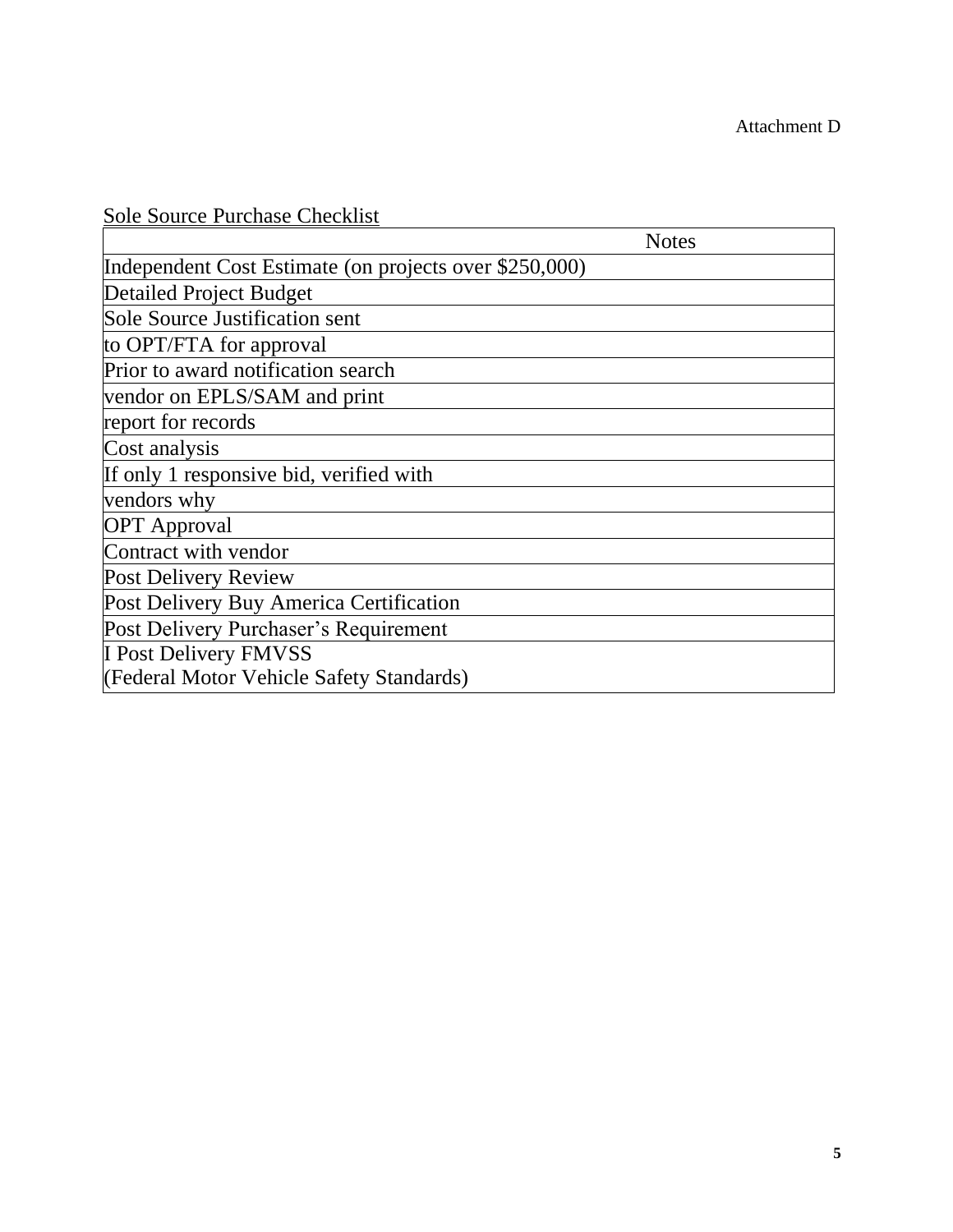Piggybacking Checklist

| <b>Notes</b>                                           |
|--------------------------------------------------------|
| Independent Cost Estimate (on projects over \$250,000) |
| <b>Detailed Project Budget</b>                         |
| Procurer has Assign-ability                            |
| clause                                                 |
| Prior to award notification search                     |
| vendor on EPLS/SAM and print                           |
| report for records                                     |
| Cost/price analysis                                    |
| <b>OPT</b> Approval                                    |
| Contract with vendor                                   |
| <b>Post Delivery Review</b>                            |
| Post Delivery Buy America Certification                |
| Post Delivery Purchaser's Requirement                  |
| <b>Post Delivery FMVSS</b>                             |
| (Federal Motor Vehicle Safety Standards)               |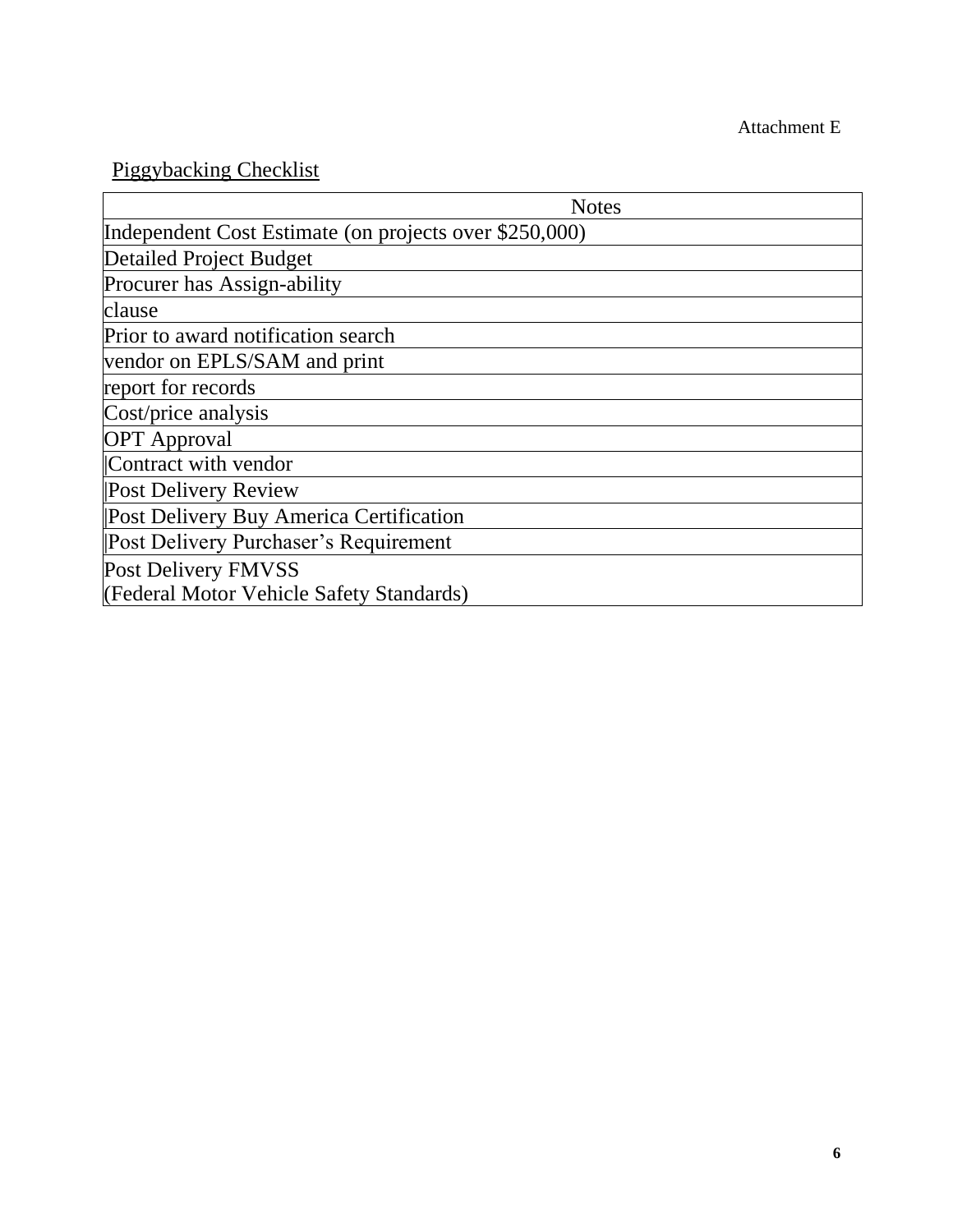# Clauses and Certifications

# **Buy America Requirements (Rolling Stock)**

Construction Contracts and Acquisition of Goods or Rolling Stock (valued at more than \$150,000) Contractor shall comply with 49 USC 5323(j) and 49 CFR 661, stating that Federal funds may not be obligated unless steel, iron and manufactured products used in FTA-funded projects are produced in the United States, unless a waiver has been granted by FTA or the product is subject to a general waiver. General waivers are listed in 49 CFR 661.7, and include software, microcomputer equipment and small purchases (currently less than \$100,000) made with capital, operating or planning funds. Separate requirements for rolling stock are stated at  $5323(i)(2)(C)$  and 49 CFR661.11. Rolling stock must be manufactured in the US and have a minimum 60% domestic content. A bidder or offer or shall submit appropriate Buy America certification to the recipient with all bids on FTA-funded contracts, except those subject to a general waiver. Proposals not accompanied by a completed Buy America certification shall be rejected as nonresponsive. This requirement does not apply to lower tier subcontractors.

# **Energy Conservation**

All Contracts except micro-purchases (\$10,000 or less, except for construction contracts over \$2,000) Contractor shall comply with mandatory standards and policies relating to energy efficiency, stated in the state energy conservation plan issued in compliance with the Energy Policy & Conservation Act.

# **Clean Water**

All Contracts and Subcontracts over \$100,000 Contractor shall comply with all applicable standards, orders or regulations issued pursuant to the Federal Water Pollution Control Act, as amended, 33 USC 1251 et seq. Contractor shall report each violation to the recipient and understands and agrees that the recipient shall, in turn, report each violation as required to FTA and the appropriate EPA Regional Office. Contractor shall include these requirements in each subcontract exceeding \$100,000 financed in whole or in part with FTA assistance.

# **Bus Testing**

Contractor [manufacturer] shall comply with 49 USC A5323(c) and FTA's implementing regulation 49 CFR 665 and shall perform the following:

- A manufacturer of a new bus model or a bus produced with a major change in components or configuration shall provide a copy of the final test report to the recipient prior to the recipient's final acceptance of the first vehicle.
- A manufacturer who releases a report under para. 1 above shall provide notice to the operator of the testing facility that the report is available to the public.
- If the manufacturer represents that the vehicle was previously tested, the vehicle being sold should have the identical configuration and major components as the vehicle in the test report, which must be provided to the recipient prior to the recipient's final acceptance of the first vehicle. If configuration or components are not identical, the manufacturer shall provide a description of the change and the manufacturer's basis for concluding that it is not major change requiring additional testing.
- If the manufacturer represents that the vehicle is "grandfathered" (has been used in mass transit service in the US before Oct. 1, 1988, and is currently being produced without a major change in configuration or components), the manufacturer shall provide the name and address of the recipient of such a vehicle and the details of that vehicle's configuration and major components.

# **Pre-Award & Post Delivery Audit Requirements**

Pre-Award & Post-Delivery Audit Requirements - Applicability - Rolling Stock/Turnkey Contractor shall comply with 49 USC 5323(l) and FTA's implementing regulation 49 CFR 663 and submit the following certifications:

• Buy America Requirements: Contractor shall complete and submit a declaration certifying either compliance or noncompliance with Buy America. If contractor certifies compliance with Buy America, it shall submit documentation listing: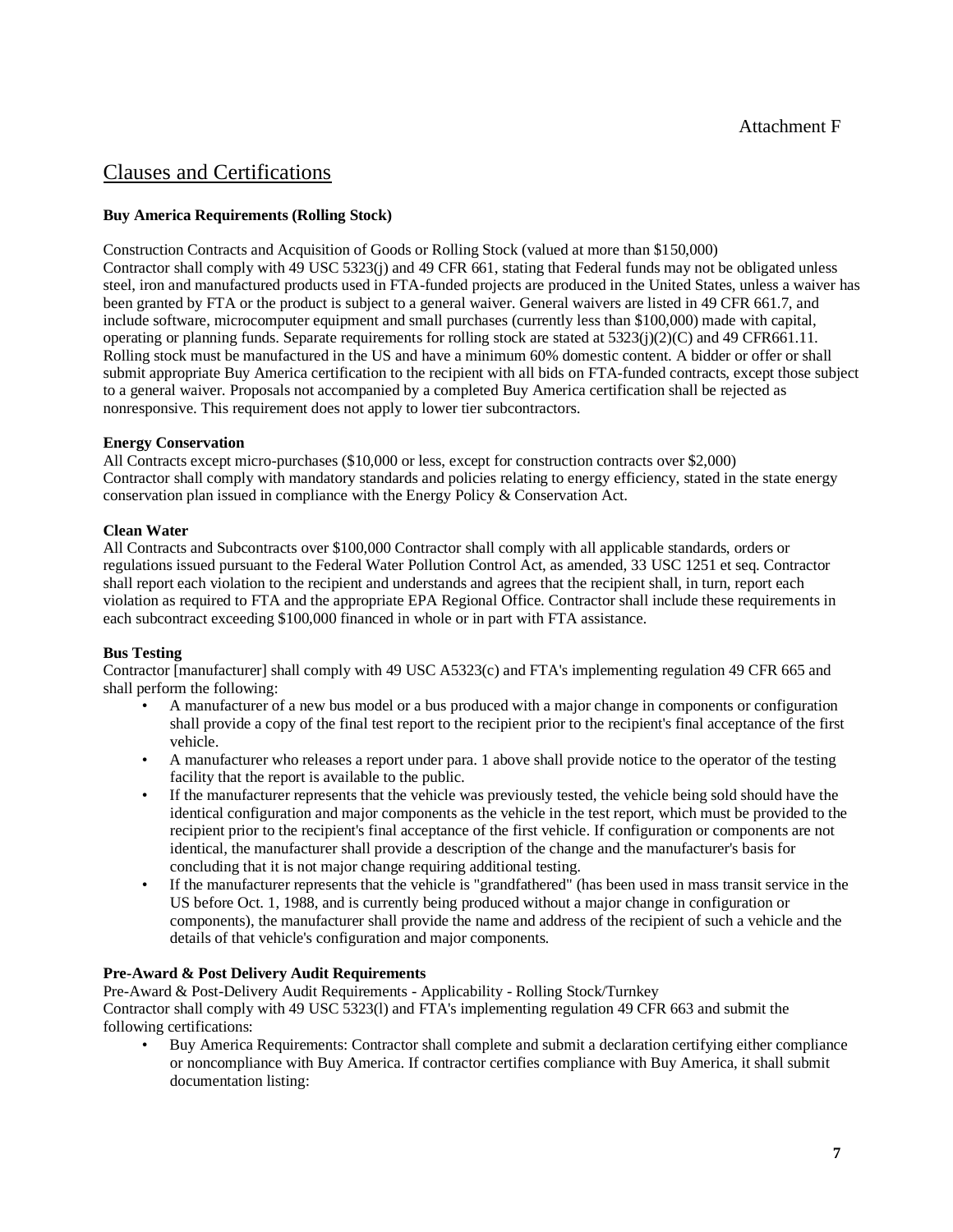- Component and subcomponent parts of the rolling stock to be purchased identified by manufacturer of the parts, their country of origin and costs; and
- The location of the final assembly point for the rolling stock, including a description of the activities that will take place at the final assembly point and the cost of final assembly.
- Solicitation Specification Requirements: Contractor shall submit evidence that it will be capable of meeting the bid specifications.
- Federal Motor Vehicle Safety Standards (FMVSS): Contractor shall submit 1) manufacturer's FMVSS selfcertification sticker information that the vehicle complies with relevant FMVSS or 2) manufacturer's certified statement that the buses will not be subject to FMVSS regulations.

#### **Lobbying**

• Construction/Architectural and Engineering/Acquisition of Rolling Stock/Professional Service Contract/Operational Service Contract/Turnkey contracts over \$100,000, Byrd Anti-Lobbying Amendment, 31 U.S.C. 1352, as amended by the Lobbying Disclosure Act of 1995, P.L. 104-65 [to be codified at 2 U.S.C. § 1601, et seq.] - Contractors who apply or bid for an award of \$100,000 or more shall file the certification required by 49 CFR part 20, "New Restrictions on Lobbying." Each tier certifies to the tier above that it will not and has not used Federal appropriated funds to pay any person or organization for influencing or attempting to influence an officer or employee of any agency, a member of Congress, officer or employee of Congress, or an employee of a member of Congress in connection with obtaining any Federal contract, grant or any other award covered by 31 U.S.C. 1352. Each tier shall also disclose the name of any registrant under the Lobbying Disclosure Act of 1995 who has made lobbying contacts on its behalf with non-Federal funds with respect to that Federal contract, grant or award covered by 31 U.S.C. 1352. Such disclosures are forwarded from tier to tier up to the recipient.

#### **Access to Records and Reports**

Applicability - As shown below. These requirements do not apply to micro-purchases (\$10,000 or less, except for construction contracts over \$2,000) the following access to records requirements apply to this Contract:

- Where the purchaser is not a State but a local government and is an FTA recipient or a sub grantee of FTA recipient in accordance with 49 CFR 18.36(i), contractor shall provide the purchaser, the FTA, the US Comptroller General or their authorized representatives access to any books, documents, papers and contractor records which are pertinent to this contract for the purposes of making audits, examinations, excerpts and transcriptions. Contractor shall also, pursuant to 49 CFR 633.17, provide authorized FTA representatives, including any PMO contractor, access to contractor's records and construction sites pertaining to a capital project, defined at 49 USC 5302(a)1, which is receiving FTA assistance through the programs described at 49 USC 5307, 5309 or 5311.
- Where the purchaser is a State and is an FTA recipient or a sub grantee of FTA recipient in accordance with 49CFR 633.17, contractor shall provide the purchaser, authorized FTA representatives, including any PMO Contractor, access to contractor's records and construction sites pertaining to a capital project, defined at 49 USC 5302(a) which receives FTA assistance through the programs described at 49 USC 5307, 5309 or 5311. By definition, a capital project excludes contracts of less than the simplified acquisition threshold currently set at \$100,000.
- Where the purchaser enters into a negotiated contract for other than a small purchase or under the simplified acquisition threshold and is an institution of higher education, a hospital or other non-profit organization and is an FTA recipient or a sub grantee of FTA recipient in accordance with 49 CFR 19.48, contractor shall provide the purchaser, the FTA, the US Comptroller General or their authorized representatives, access to any books, documents, papers and record of the contractor which are directly pertinent to this contract for the purposes of making audits, examinations, excerpts and transcriptions.
- Where a purchaser which is an FTA recipient or a sub grantee of FTA recipient in accordance with 49 USC 5325(a) enters into a contract for a capital project or improvement (defined at 49 USC 5302(a)1) through other than competitive bidding, contractor shall make available records related to the contract to the purchaser, the Secretary of USDOT and the US Comptroller General or any authorized officer or employee of any of them for the purposes of conducting an audit and inspection.
- Contractor shall permit any of the foregoing parties to reproduce by any means whatsoever or to copy excerpts and transcriptions as reasonably needed.
- Contractor shall maintain all books, records, accounts and reports required under this contract for a period of not less than three (3) years after the date of termination or expiration of this contract, except in the event of litigation or settlement of claims arising from the performance of this contract, in which case contractor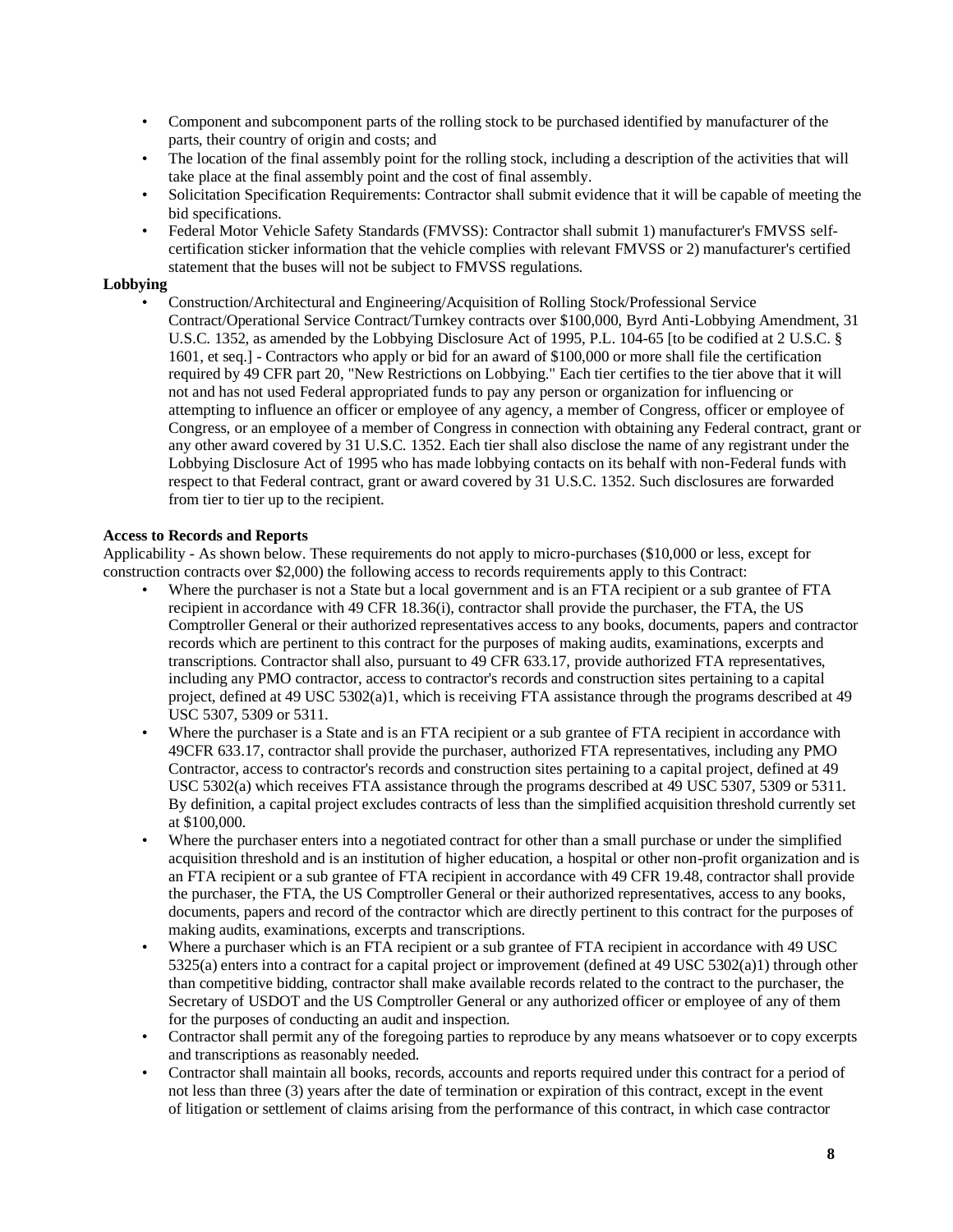agrees to maintain same until the recipient, FTA Administrator, US Comptroller General, or any of their authorized representatives, have disposed of all such litigation, appeals, claims or exceptions related thereto. Re: 49 CFR 18.39(i) (11). FTA does not require the inclusion of these requirements in subcontracts.

### **Federal Changes**

• All Contracts except micro-purchases (\$10,000 or less, except for construction contracts over \$2,000) Contractor shall comply with all applicable FTA regulations, policies, procedures and directives, including without limitation those listed directly or by reference in the Master Agreement between the purchaser and FTA, as they may be amended or promulgated from time to time during the term of the contract. Contractor's failure to comply shall constitute a material breach of the contract.

#### **Clean Air**

- Contractor shall comply with all applicable standards, orders or regulations pursuant to the Clean Air Act, 42 USC 7401 et seq. Contractor shall report each violation to the recipient and understands and agrees that the recipient will, in turn, report each violation as required to FTA and the appropriate EPA Regional Office.
- Contractor shall include these requirements in each subcontract exceeding \$100,000 financed in whole or in part with FTA assistance.

# **Contract Work Hours & Safety Standards Act**

Applicability - Contracts over \$250,000

- Overtime requirements No contractor or subcontractor contracting for any part of the contract work which may require or involve the employment of laborers or mechanics shall require or permit any such laborer or mechanic in any workweek in which he or she is employed on such work to work in excess of 40 hours in such workweek unless such laborer or mechanic receives compensation at a rate not less than one and one- half times the basic rate of pay for all hours worked in excess of 40 horns in such workweek.
- Violation; liability for unpaid wages; liquidated damages In the event of any violation of the clause set forth in paragraph (1) Of this section, contractor and any subcontractor responsible therefore shall be liable for the unpaid wages. In addition, such contractor and subcontractor shall be liable for liquidated damages. Such liquidated damages shall be computed with respect to each individual laborer or mechanic, including watchmen and guards, employed in violation of the clause set forth in para. (1) of this section, in the sum of \$10 for each calendar day on which such individual was required or permitted to work in excess of the standard workweek of 40 hours without payment of the overtime wages required by the clause set forth in paragraph (1) of this section.
- Withholding for unpaid wages and liquidated damages the recipient shall upon its own action or upon written request of USDOL withhold or cause to be withheld, from any moneys payable on account of work performed by contractor or subcontractor under any such contract or any other Federal contract with the same prime contractor, or any other federally-assisted contract subject to the Contract Work Hours & Safety Standards Act, which is held by the same prime contractor, such sums as may be determined to be necessary to satisfy any liabilities of such contractor or subcontractor for unpaid wages and liquidated damages as provided in the clause set forth in para. (2) of this section.
- Subcontracts Contractor or subcontractor shall insert in any subcontracts the clauses set forth in this section and also a clause requiring the subcontractors to include these clauses in any lower tier subcontracts. Prime contractor shall be responsible for compliance by any subcontractor or lower tier subcontractor with the clauses set forth in this section.

#### **No Government Obligation to Third Parties**

Applicability - All contracts except micro-purchases (\$10,000 or less, except for construction contracts over \$2,000)

- The recipient and contractor acknowledge and agree that, notwithstanding any concurrence by the US Government in or approval of the solicitation or award of the underlying contract, absent the express written consent by the US Government, the US Government is not a party to this contract and shall not be subject to any obligations or liabilities to the recipient, the contractor, or any other party (whether or not a party to that contract) pertaining to any matter resulting from the underlying contract.
- Contractor agrees to include the above clause in each subcontract financed in whole or in part with FTA assistance. It is further agreed that the clause shall not be modified, except to identify the subcontractor who will be subject to its provisions.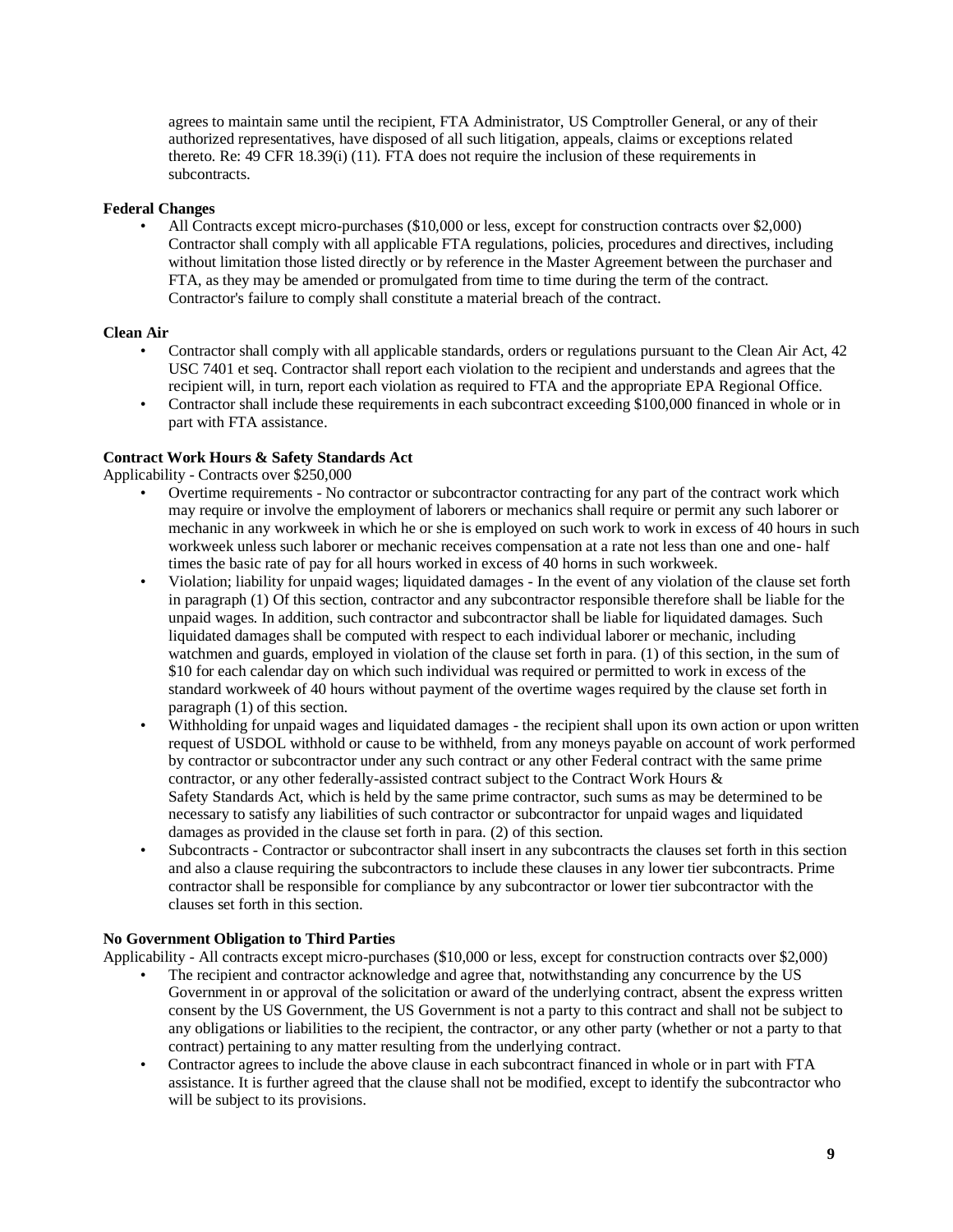#### **Program Fraud and False or Fraudulent Statements or Related Acts**

Applicability - All contracts except micro-purchases (\$10,000 or less, except for construction contracts over \$2,000)

- Contractor acknowledges that the provisions of the Program Fraud Civil Remedies Act of 1986, as amended, 31 USC 3801 et seq. and USDOT regulations, "Program Fraud Civil Remedies," 49 CFR 31, apply to its actions pertaining to this project. Upon execution of the underlying contract, contractor certifies or affirms the truthfulness and accuracy of any statement it has made, it makes, it may make, or causes to be made, pertaining to the underlying contract or FTA assisted project for which this contract work is being performed. In addition to other penalties that may be applicable, contractor further acknowledges that if it makes, or causes to be made, a false, fictitious, or fraudulent claim, statement, submittal, or certification, the US Government reserves the right to impose the penalties of the Program Fraud Civil Remedies Act (1986) on contractor to the extent the US Government deems appropriate.
- If contractor makes, or causes to be made, a false, fictitious, or fraudulent claim, statement, submittal, or certification to the US Government under a contract connected with a project that is financed in whole or in part with FTA assistance under the authority of 49 USC 5307, the Government reserves the right to impose the penalties of 18 USC 1001 and 49 USC  $5307(n)(1)$  on contractor, to the extent the US Government deems appropriate.
- Contractor shall include the above two clauses in each subcontract financed in whole or in part with FTA assistance. The clauses shall not be modified, except to identify the subcontractor who will be subject to the provisions.

# **Termination**

#### Applicability - All Contracts over \$10,000

Termination for Convenience (General Provision) the recipient may terminate this contract, in whole or in part, at any time by written notice to contractor when it is in the recipient's best interest. Contractor shall be paid its costs, including contract close-out costs, and profit on work performed up to the time of termination. Contractor shall promptly submit its termination claim to the recipient. If contractor is in possession of any of the recipient's property, contractor shall account for same, and dispose of it as the recipient directs.

- Termination for Default [Breach or Cause] (General Provision) If contractor does not deliver items in accordance with the contract delivery schedule, or, if the contract is for services, and contractor fails to perform in the manner called for in the contract, or if contractor fails to comply with any other provisions of the contract, the recipient may terminate this contract for default. Termination shall be effected by serving a notice of termination to contractor setting forth the manner in which contractor is in default. Contractor shall only be paid the contract price for supplies delivered and accepted, or for services performed in accordance with the manner of performance set forth in the contract. If it is later determined by the recipient that contractor had an excusable reason for not performing, such as a strike, fire, or flood, events which are not the fault of or are beyond the control of contractor, the recipient, after setting up a new delivery or performance schedule, may allow contractor to continue work, or treat the termination as a termination for convenience.
- Opportunity to Cure (General Provision) the recipient in its sole discretion may, in the case of a termination for breach or default, allow contractor an appropriately short period of time in which to cure the defect. In such case, the notice of termination shall state the time period in which cure is permitted and other appropriate conditions If contractor fails to remedy to the recipient's satisfaction the breach or default or any of the terms, covenants, or conditions of this Contract within ten (10) days after receipt by contractor or written notice from the recipient setting forth the nature of said breach or default, the recipient shall have the right to terminate the Contract without any further obligation to contractor. Any such termination for default shall not in any way operate to preclude the recipient from also pursuing all available remedies against contractor and its sureties for said breach or default.
- Waiver of Remedies for any Breach In the event that the recipient elects to waive its remedies for any breach by contractor of any covenant, term or condition of this Contract, such waiver by the recipient shall not limit its remedies for any succeeding breach of that or of any other term, covenant, or condition of this Contract.
- Termination for Convenience (Professional or Transit Service Contracts) the recipient, by written notice, may terminate this contract, in whole or in part, when it is in the recipient's interest. If the contract is terminated, the recipient shall be liable only for payment under the payment provisions of this contract for services rendered before the effective date of termination.
- Termination for Default (Supplies and Service) If contractor fails to deliver supplies or to perform the services within the time specified in this contract or any extension, the recipient may terminate this contract for default. The recipient shall terminate by delivering to contractor a notice of termination specifying the nature of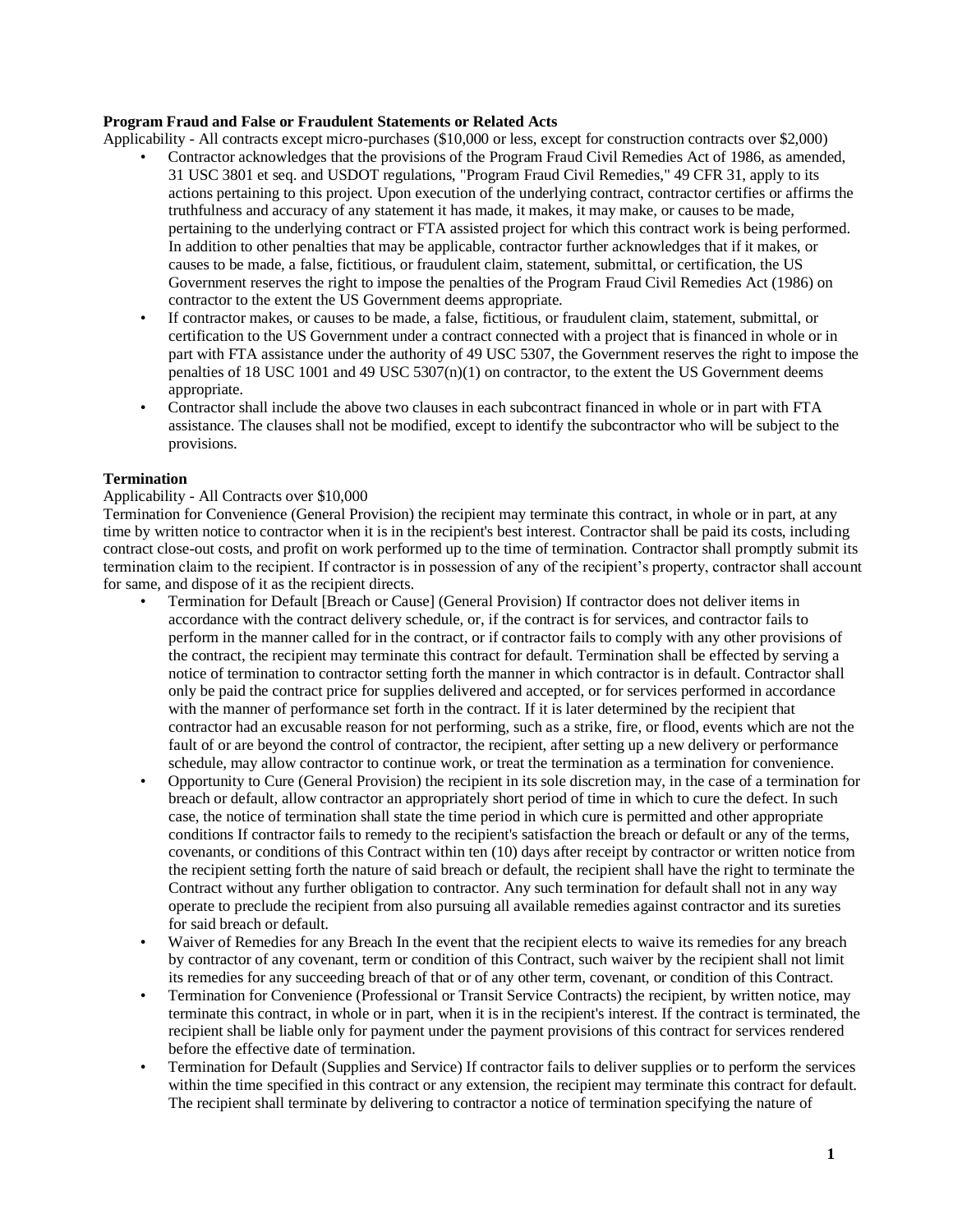default. Contractor shall only be paid the contract price for supplies delivered and accepted, or services performed in accordance with the manner or performance set forth in this contract. If, after termination for failure to fulfill contract obligations, it is determined that contractor was not in default, the rights and obligations of the parties shall be the same as if termination had been issued for the recipient's convenience.

- Termination for Default (Transportation Services) If contractor fails to pick up the commodities or to perform the services, including delivery services, within the time specified in this contract or any extension or if contractor fails to comply with any other provisions of this contract, the recipient may terminate this contract for default. The recipient shall terminate by delivering to contractor a notice of termination specifying the nature of default. Contractor shall only be paid the contract price for services performed in accordance with the manner of performance set forth in this contract. If this contract is terminated while contractor has possession of the recipient goods, contractor shall, as directed by the recipient, protect and preserve the goods until surrendered to the recipient or its agent. Contractor and the recipient shall agree on payment for the preservation and protection of goods. Failure to agree on an amount shall be resolved under the Dispute clause. If, after termination for failure to fulfill contract obligations, it is determined that contractor was not in default, the rights and obligations of the parties shall be the same as if termination had been issued for the recipient's convenience.
- Termination for Default (Construction) If contractor refuses or fails to prosecute the work or any separable part, with the diligence that will insure its completion within the time specified, or any extension, or fails to complete the work within this time, or if contractor fails to comply with any other provisions of this contract, the recipient may terminate this contract for default. The recipient shall terminate by delivering to contractor a notice of termination specifying the nature of default. In this event, the recipient may take over the work and compete it by contract or otherwise, and may take possession of and use any materials, appliances, and plant on the work site necessary for completing the work. Contractor and its sureties shall be liable for any damage to the recipient resulting from contractor's refusal or failure to complete the work within specified time, whether or not contractor's right to proceed with the work is terminated. This liability includes any increased costs incurred by the recipient in completing the work. Contractor's right to proceed shall not be terminated nor shall contractor be charged with damages under this clause if:
	- 1. Delay in completing the work arises from unforeseeable causes beyond the control and without the fault or negligence of contractor. Examples of such causes include: acts of God, acts of the recipient, acts of another contractor in the performance of a contract with the recipient, epidemics, quarantine restrictions, strikes, freight embargoes; and
	- 2. Contractor, within 10 days from the beginning of any delay, notifies the recipient in writing of the causes of delay. If in the recipient's judgment, delay is excusable, the time for completing the work shall be extended. The recipient's judgment shall be final and conclusive on the parties, but subject to appeal under the Disputes clauses. If, after termination of contractor's right to proceed, it is determined that contractor was not in default, or that the delay was excusable, the rights and obligations of the parties will be the same as if termination had been issued for the recipient's convenience.
- Termination for Convenience or Default (Architect & Engineering) the recipient may terminate this contract in whole or in part, for the recipient's convenience or because of contractor's failure to fulfill contract obligations. Recipient shall terminate by delivering to contractor a notice of termination specifying the nature, extent, and effective date of termination. Upon receipt of the notice, contractor shall (1) immediately discontinue all services affected (unless the notice directs otherwise), and (2) deliver to the recipient all data, drawings, specifications, reports, estimates, summaries, and other information and materials accumulated in performing this contract, whether completed or in process. If termination is for the recipient's convenience, it shall make an equitable adjustment in the contract price but shall allow no anticipated profit on unperformed services. If termination is for contractor's failure to fulfill contract obligations, the recipient may complete the work by contact or otherwise and contractor shall be liable for any additional cost incurred by the recipient. If, after termination for failure to fulfill contract obligations, it is determined that contractor was not in default, the rights and obligations of the parties shall be the same as if termination had been issued for the recipient's convenience.
- Termination for Convenience or Default (Cost-Type Contracts) the recipient may terminate this contract, or any portion of it, by serving a notice or termination on contractor. The notice shall state whether termination is for convenience of the recipient or for default of contractor. If termination is for default, the notice shall state the manner in which contractor has failed to perform the requirements of the contract. Contractor shall account for any property in its possession paid for from funds received from the recipient, or property supplied to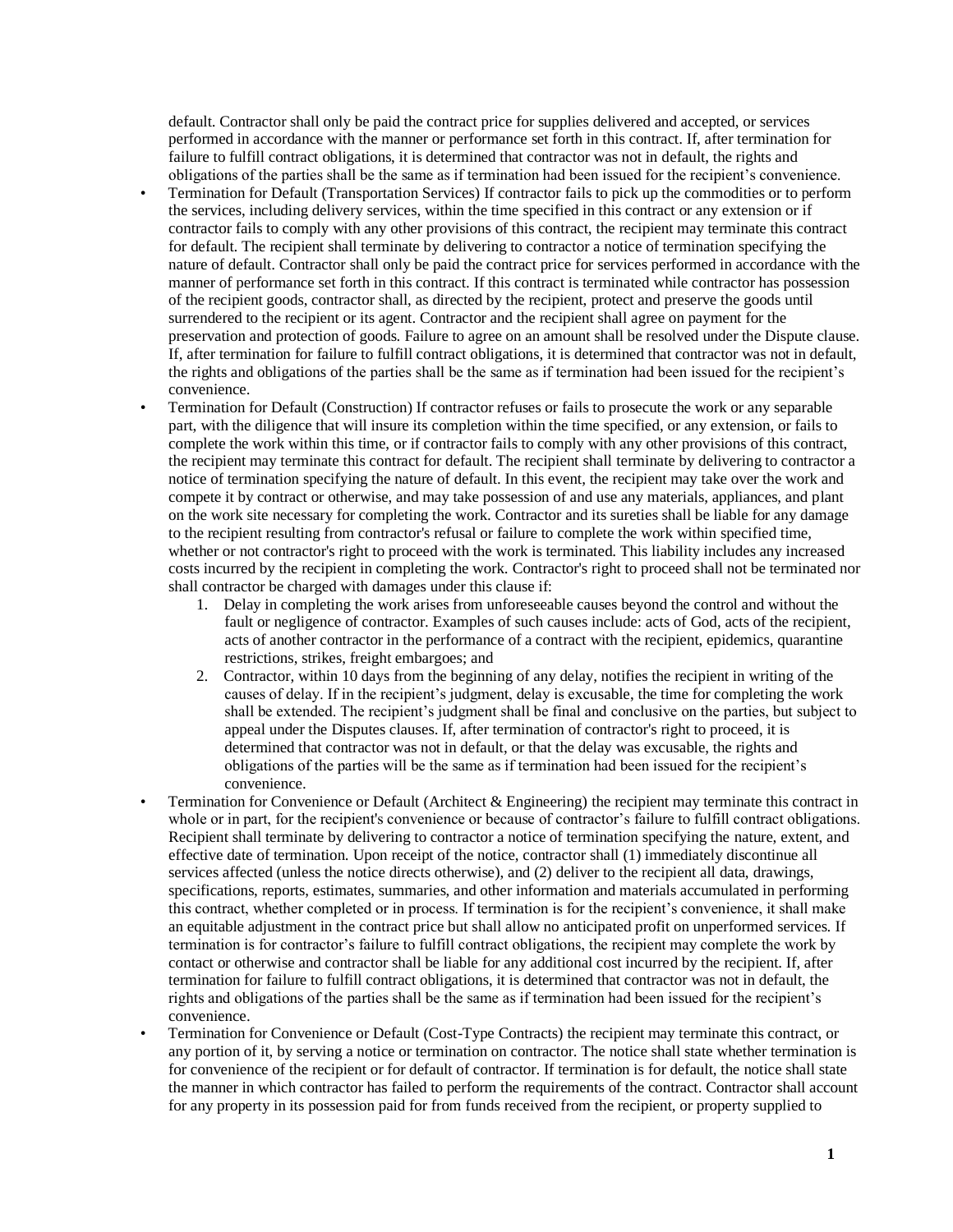contractor by the recipient. If termination is for default, the recipient may fix the fee, if the contract provides for a fee, to be paid to contractor in proportion to the value, if any, of work performed up to the time of termination. Contractor shall promptly submit its termination claim to the recipient and the parties shall negotiate the termination settlement to be paid to contractor. If termination is for the recipient's convenience, contractor shall be paid its contract close-out costs, and a fee, if the contract provided for payment of a fee, in proportion to the work performed up to the time of termination.

If, after serving a notice of termination for default, the recipient determines that contractor has an excusable reason for not performing, such as strike, fire, flood, events which are not the fault of and are beyond the control of contractor, the recipient, after setting up a new work schedule, may allow contractor to continue work, or treat the termination as a termination for convenience.

#### **Government Wide Debarment and Suspension (Non Procurement)**

Applicability - Contracts over \$25,000

• This contract is a covered transaction for purposes of 49 CFR Part 29. As such, the contractor is required to verify that none of the contractors, its principals, as defined at 49 CFR 29.995, or affiliates, as defined at 49 CFR 29.905, are excluded or disqualified as defined at 49 CFR 29.940 and 29.945. The contractor is required to comply with 49 CFR 29, Subpart C and must include the requirement to comply with 49 CFR 29, Subpart C in any lower tier covered transaction it enters into. By signing and submitting its bid or proposal, the bidder or proposer certifies as follows: The certification in this clause is a material representation of fact relied upon by the recipient. If it is later determined that the bidder or proposer knowingly rendered an erroneous certification, in addition to remedies available to the recipient, the Federal Government may pursue available remedies, including but not limited to suspension and/or debarment. The bidder or proposer agrees to comply with the requirements of 49 CFR 29, Subpart C while this offer is valid and throughout the period of any contract that may arise from this offer. The bidder or proposer further agrees to include a provision requiring such compliance in its lower tier covered transactions.

#### **Contracts Involving Federal Privacy Act Requirements**

- When a grantee maintains files on drug and alcohol enforcement activities for FTA, and those files are organized so that information could be retrieved by personal identifier, the Privacy Act requirements apply to all contracts except micro-purchases (\$10,000 or less, except for construction contracts over \$2,000). The following requirements apply to the Contractor and its employees that administer any system of records on behalf of the Federal Government under any contract:
	- 1. The Contractor agrees to comply with, and assures the compliance of its employees with, the information restrictions and other applicable requirements of the Privacy Act of 1974, 5 U.S.C. § 552a. Among other things, the Contractor agrees to obtain the express consent of the Federal Government before the Contractor or its employees operate a system of records on behalf of the Federal Government. The Contractor understands that the requirements of the Privacy Act, including the civil and criminal penalties for violation of that Act, apply to those individuals involved, and that failure to comply with the terms of the Privacy Act may result in termination of the underlying contract.
	- 2. The Contractor also agrees to include these requirements in each subcontract to administer any system of records on behalf of the Federal Government financed in whole or in part with Federal assistance provided by FTA.

#### **Civil Rights Requirements**

All contracts except micro-purchases (\$10,000 or less, except for construction contracts over \$2,000) The following requirements apply to the underlying contract:

- Nondiscrimination In accordance with Title VI of the Civil Rights Act, as amended, 42 USC 2000d, Sec. 303 of the Age Discrimination Act (1975), as amended, 42 USC 6102, Sec. 202 of the Americans with Disabilities Act (1990), 42 USC 12132, and 49 USC 5332, contractor shall not discriminate against any employee or applicant for employment because of race, color, creed, national origin, sex, age or disability. Contractor shall also comply with applicable Federal implementing regulations and other requirements FTA may issue.
- Equal Employment Opportunity The following equal employment opportunity requirements apply to the underlying contract:
	- 1. Race, Color, Creed, National Origin, Sex In accordance with Title VII of the Civil Rights Act, as amended, 42 USC 2000e, and 49 USC 5332, contractor shall comply with all applicable equal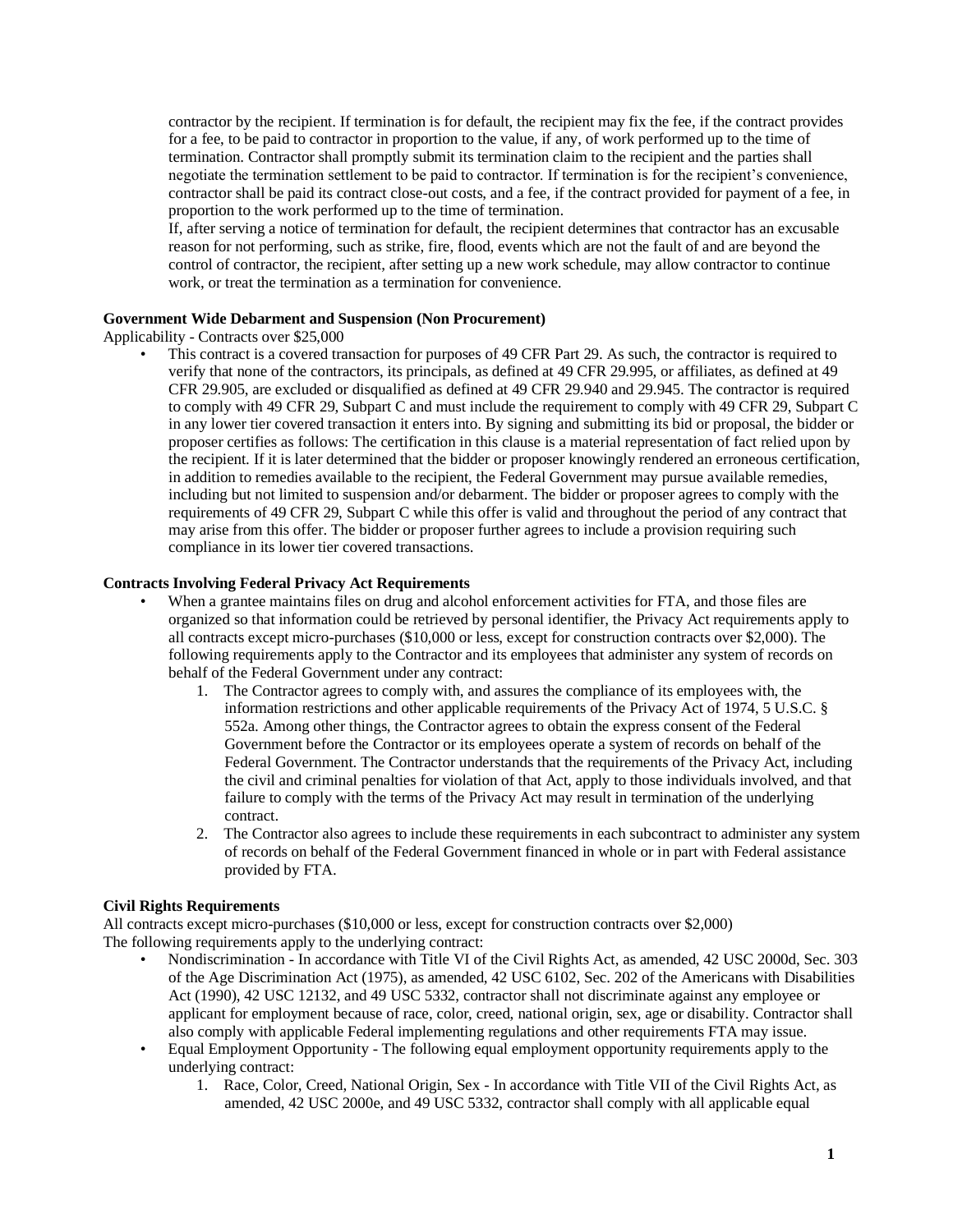employment opportunity requirements of USDOL, "Office of Federal Contract Compliance Programs, Equal Employment Opportunity, USDOL," 41 CFR 60 et seq., (implementing Executive Order No. 11246, "Equal Employment Opportunity," as amended by Executive Order No. 11375, "Amending Executive Order 11246 Relating to Equal Employment Opportunity," 42 USC 2000e), and any applicable Federal statutes, executive orders, regulations, and policies that may in the future affect construction activities undertaken in the course of the project. Contractor shall take affirmative action to ensure that applicants are employed, and that employees are treated during employment, without regard to their race, color, creed, national origin, sex or age. Such action shall include, but not be limited to, the following: employment, upgrading, demotion or transfer, recruitment or recruitment advertising, layoff or termination; rates of pay or other forms of compensation; and selection for training, including apprenticeship. In addition, contractor shall comply with any implementing requirements FTA may issue.

- 2. Age In accordance with Sec. 4 of the Age Discrimination in Employment Act (1967), as amended, 29 USC 623 and 49 USC 5332, contractor shall refrain from discrimination against present and prospective employees for reason of age. Contractor shall also comply with any implementing requirements FTA may issue.
- 3. Disabilities In accordance with Sec. 102 of the Americans with Disabilities Act (ADA), as amended, 42 USC 12112, contractor shall comply with the requirements of US Equal Employment Opportunity Commission (EEOC), Regulations to Implement Equal Employment Provisions of the Americans with Disabilities Act, 29 CFR 1630, pertaining to employment of persons with disabilities. Contractor shall also comply with any implementing requirements FTA may issue.
- Contractor shall include these requirements in each subcontract financed in whole or in part with FTA assistance, modified only if necessary to identify the affected parties.

# **Breaches and Dispute Resolution**

All contracts over \$250,000

• Disputes arising in the performance of this contract which are not resolved by agreement of the parties shall be decided in writing by the recipient's authorized representative. This decision shall be final and conclusive unless within ten (10) days from the date of receipt of its copy, contractor mails or otherwise furnishes a written appeal to the recipient's CEO. In connection with such appeal, contractor shall be afforded an opportunity to be heard and to offer evidence in support of its position. The decision of the recipient's CEO shall be binding upon contractor and contractor shall abide by the decision. Performance During Dispute - Unless otherwise directed by the recipient, contractor shall continue performance under this contract while matters in dispute are being resolved. Claims for Damages - Should either party to the contract suffer injury or damage to person or property because of any act or omission of the party or of any of his employees, agents or others for whose acts he is legally liable, a claim for damages therefore shall be made in writing to such other party within ten days after the first observance of such injury or damage. Remedies - Unless this contract provides otherwise, all claims, counterclaims, disputes and other matters in question between the recipient and contractor arising out of or relating to this agreement or its breach will be decided by arbitration if the parties mutually agree, or in a court of competent jurisdiction within the residing State. Rights and Remedies - Duties and obligations imposed by the contract documents and the rights and remedies available there under shall be in addition to and not a limitation of any duties, obligations, rights and remedies otherwise imposed or available by law. No action or failure to act by the recipient or contractor shall constitute a waiver of any right or duty afforded any of them under the contract, nor shall any such action or failure to act constitute an approval of or acquiescence in any breach there under, except as may be specifically agreed in writing.

### **Disadvantaged Business Enterprise**

Contracts over \$10,000 awarded on the basis of a bid or proposal offering to use DBEs

- This contract is subject to the requirements of Title 49, Code of Federal Regulations, Part 26, Participation by Disadvantaged Business Enterprises in Department of Transportation Financial Assistance Programs. The national goal for participation of Disadvantaged Business Enterprises (DBE) is 10%. The recipient's overall goal for DBE participation is listed elsewhere. If a separate contract goal for DBE participation has been established for this procurement, it is listed elsewhere.
- The contractor shall not discriminate on the basis of race, color, national origin or sex in the performance of this contract. The contractor shall carry out applicable requirements of 49 CFR Part 26 in the award and administration of this contract. Failure by the contractor to carry out these requirements is a material breach of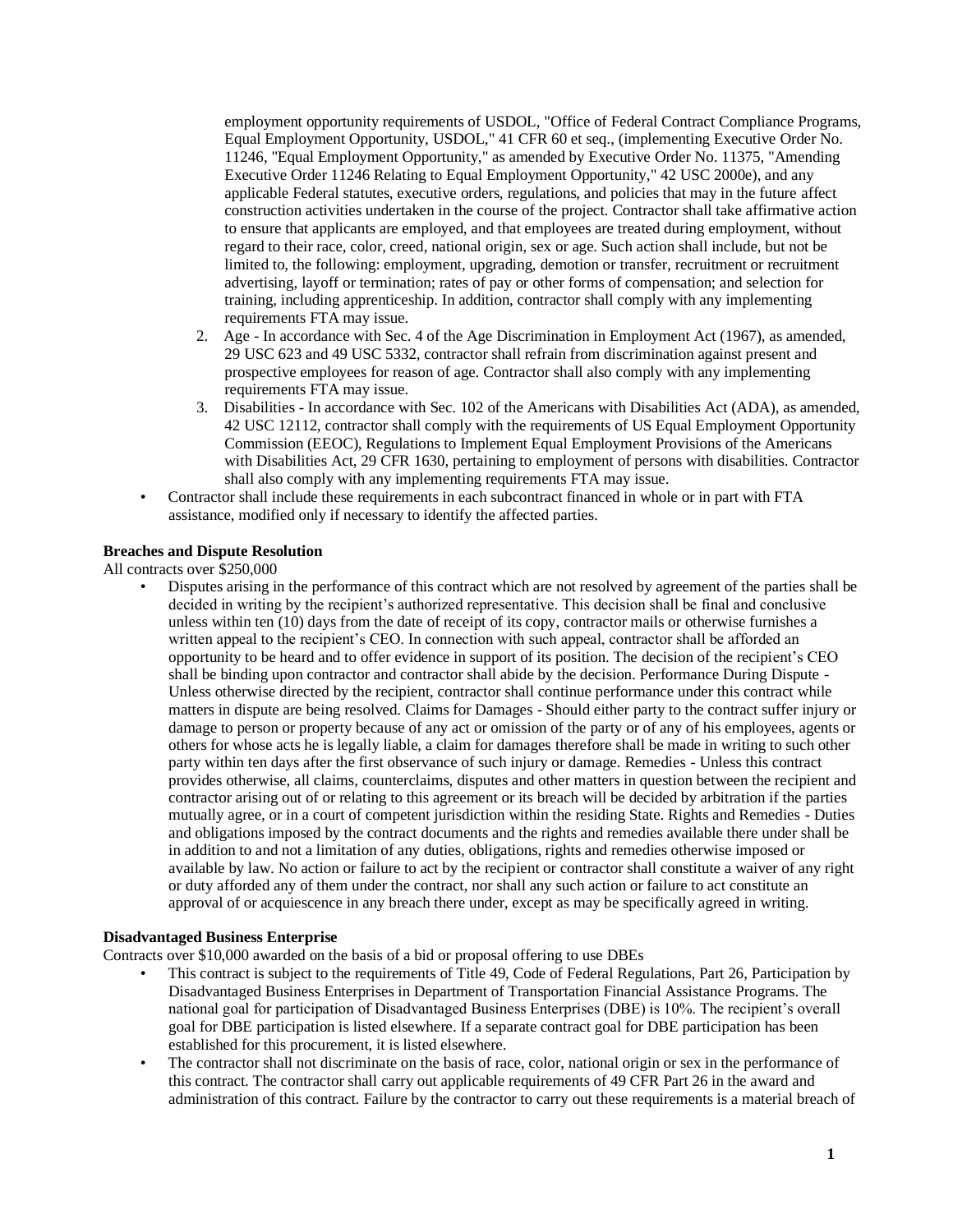this contract, which may result in the termination of this contract or such other remedy as the municipal corporation deems appropriate. Each subcontract the contractor signs with a subcontractor must include the assurance in this paragraph (see 49 CFR 26.13(b)).

- If a separate contract goal has been established, Bidders/offerors are required to document sufficient DBE participation to meet these goals or, alternatively, document adequate good faith efforts to do so, as provided for in 49 CFR 26.53.
- If no separate contract goal has been established, the successful bidder/offeror will be required to report its DBE participation obtained through race-neutral means throughout the period of performance.
- The contractor is required to pay its subcontractors performing work related to this contract for satisfactory performance of that work no later than 30 days after the contractor's receipt of payment for that work from the recipient. In addition, the contractor may not hold retainage from its subcontractors or must return any retainage payments to those subcontractors within 30 days after the subcontractor's work related to this contract is satisfactorily completed or must return any retainage payments to those subcontractors within 30 days after incremental acceptance of the subcontractor's work by the recipient and contractor's receipt of the partial retainage payment related to the subcontractor's work.
- The contractor must promptly notify the recipient whenever a DBE subcontractor performing work related to this contract is terminated or fails to complete its work, and must make good faith efforts to engage another DBE subcontractor to perform at least the same amount of work. The contractor may not terminate any DBE subcontractor and perform that work through its own forces or those of an affiliate without prior written consent of the recipient.

#### **Incorporation of Federal Transit Administration (FTA) Terms**

All contracts except micro-purchases (\$10,000 or less, except for construction contracts over \$2,000)

The preceding provisions include, in part, certain Standard Terms & Conditions required by USDOT, whether or not expressly stated in the preceding contract provisions. All USDOT-required contractual provisions, as stated in FTA Circular 4220.1F, are hereby incorporated by reference. Anything to the contrary herein notwithstanding, all FTA mandated terms shall be deemed to control in the event of a conflict with other provisions contained in this Agreement. The contractor shall not perform any act, fail to perform any act, or refuse to comply with any request that would cause the recipient to be in violation of FTA terms and conditions.

#### **Full and Open Competition**

• In accordance with 49 U.S.C. § 5325(a) all procurement transactions shall be conducted in a manner that provides full and open competition.

### **Prohibition Against Exclusionary or Discriminatory Specifications**

• Apart from inconsistent requirements imposed by Federal statute or regulations, the contractor shall comply with the requirements of 49 USC  $5323(h)(2)$  by refraining from using any FTA assistance to support procurements using exclusionary or discriminatory specifications.

#### **Conformance with ITS National Architecture**

• Contractor shall conform, to the extent applicable, to the National Intelligent Transportation Standards architecture as required by SAFETEA-LU Section 5307(c), 23 U.S.C. Section 512 note and follow the provisions of FTA Notice, "FTA National Architecture Policy on Transit Projects," 66 Fed. Reg. 1455 etseq., January 8, 2001, and any other implementing directives FTA may issue at a later date, except to the extent FTA determines otherwise in writing.

#### **Access Requirements for Persons with Disabilities**

• Contractor shall comply with 49 USC 5301(d), stating Federal policy that the elderly and persons with disabilities have the same rights as other persons to use mass transportation services and facilities and that special efforts shall be made in planning and designing those services and facilities to implement that policy. Contractor shall also comply with all applicable requirements of Sec. 504 of the Rehabilitation Act (1973), as amended, 29 USC 794, which prohibits discrimination on the basis of handicaps, and the Americans with Disabilities Act of 1990 (ADA), as amended, 42 USC 12101 et seq., which requires that accessible facilities and services be made available to persons with disabilities, including any subsequent amendments thereto.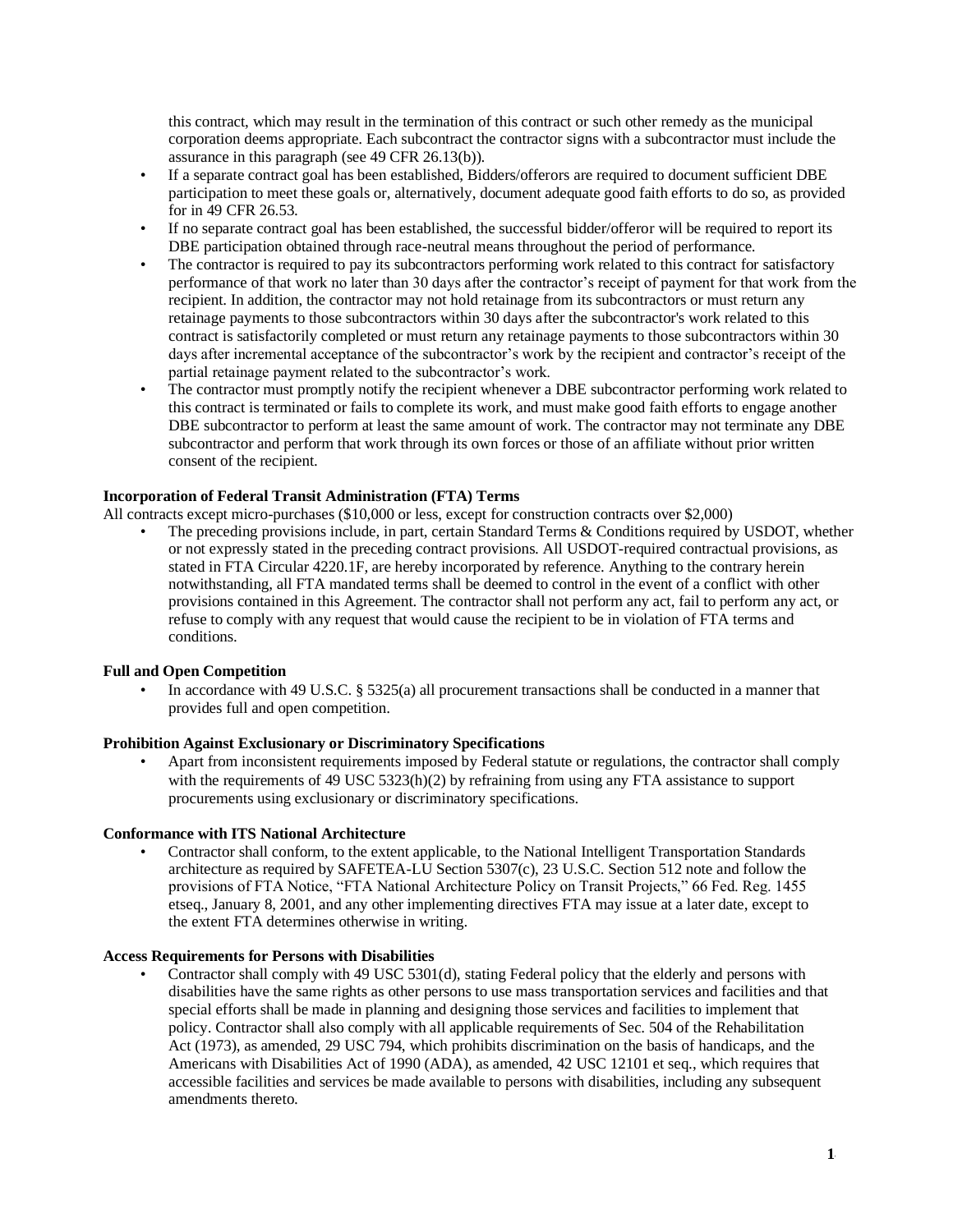#### **Notification of Federal Participation**

• To the extent required by law, in the announcement of any third party contract award for goods and services (including construction services) having an aggregate value of \$500,000 or more, contractor shall specify the amount of Federal assistance to be used in financing that acquisition of goods and services and to express that amount of Federal assistance as a percentage of the total cost of the third party contract.

#### **Interest of Members or Delegates to Congress**

• No members of, or delegates to, the US Congress shall be admitted to any share or part of this contract nor to any benefit arising therefrom.

#### **Ineligible Contractors and Subcontractors**

• Any name appearing upon the Comptroller General's list of ineligible contractors for federally-assisted contracts shall be ineligible to act as a subcontractor for contractor pursuant to this contract. If contractor is on the Comptroller General's list of ineligible contractors for federally financed or assisted construction, the recipient shall cancel, terminate or suspend this contract.

#### **Other Contract Requirements**

• To the extent not inconsistent with foregoing Federal requirements, this contract shall also include those standard clauses attached hereto, and shall comply with the recipient's Procurement Guidelines, available upon request from the recipient.

#### **Compliance with Federal Regulations**

• Any contract entered pursuant to this solicitation shall contain the following provisions: All USDOT required contractual provisions, as set forth in FTA Circular 4220.1F, are incorporated by reference. Anything to the contrary herein notwithstanding, FTA mandated terms shall control in the event of a conflict with other provisions contained in this Agreement. Contractor shall not perform any act, fail to perform any act, or refuse to comply with any grantee request that would cause the recipient to be in violation of FTA terms and conditions. Contractor shall comply with all applicable FTA regulations, policies, procedures and directives, including, without limitation, those listed directly or incorporated by reference in the Master Agreement between the recipient and FTA, as may be amended or promulgated from time to time during the term of this contract. Contractor's failure to so comply shall constitute a material breach of this contract.

#### **Real Property**

• Any contract entered into shall contain the following provisions: Contractor shall at all times comply with all applicable statutes and USDOT regulations, policies, procedures and directives governing the acquisition, use and disposal of real property, including, but not limited to, 29 CFR 18.31, 49 CFR 24 Subpart B, FTA Circular 5010.1D, and FTA Master Agreement, as they may be amended or promulgated during the term of this contract. Contractor's failure to so comply shall constitute a material breach of this contract.

#### **Access to Services for Persons with Limited English Proficiency**

• To the extent applicable and except to the extent that FTA determines otherwise in writing, the Recipient agrees to comply with the policies of Executive Order No. 13166, "Improving Access to Services for Persons with Limited English Proficiency," 42 U.S.C. § 2000d 1 note, and with the provisions of U.S. DOT Notice, "DOT Guidance to Recipients on Special Language Services to Limited English Proficient (LEP) Beneficiaries," 70 Fed. Reg. 74087, December 14, 2005.

#### **Environmental Justice**

• The Recipient agrees to comply with the policies of Executive Order No. 12898, "Federal Actions to Address Environmental Justice in Minority Populations and Low Income Populations," 42 U.S.C. § 4321 note, except to the extent that the Federal Government determines otherwise in writing.

#### **Environmental Protections**

• Compliance is required with any applicable Federal laws imposing environmental and resource conservation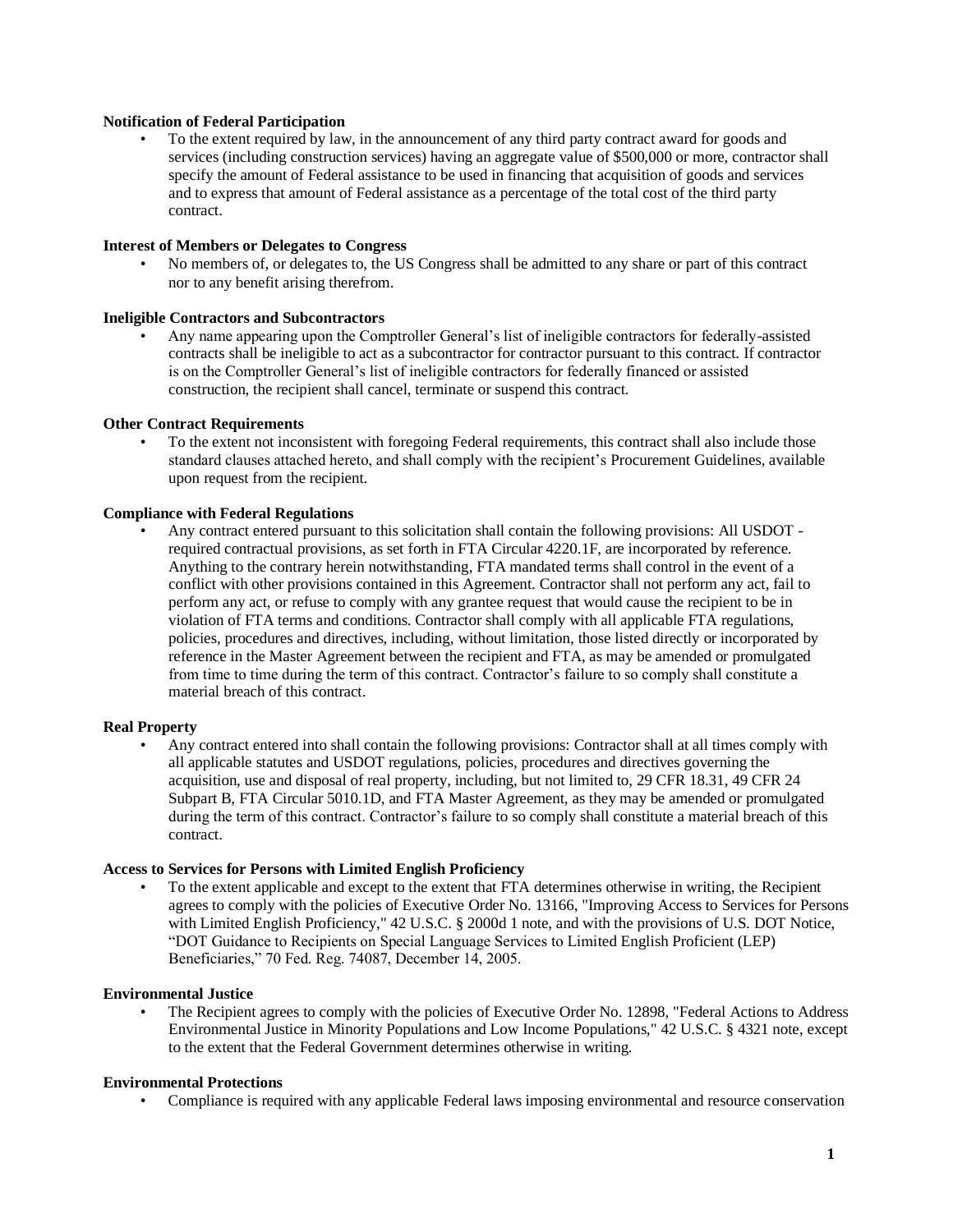requirements for the project. Some, but not all, of the major Federal laws that may affect the project include: the National Environmental Policy Act of 1969; the Clean Air Act; the Resource Conservation and Recovery Act; the comprehensive Environmental response, Compensation and Liability Act; as well as environmental provisions with Title 23 U.S.C., and 49 U.C. chapter 53. The U.S. EPA, FHWA and other federal agencies may issue other federal regulations and directives that may affect the project. Compliance is required with any applicable Federal laws and regulations in effect now or that become effective in the future.

#### **Geographic Information and Related Spatial Data**

• Any project activities involving spatial data or geographic information systems activities financed with Federal assistance are required to be consistent with the National Spatial Data Infrastructure promulgated by the Federal Geographic Data Committee, except to the extent that FTA determines otherwise in writing.

#### **Federal Single Audit Requirements for State Administered Federally Aid Funded Projects Only**

• Non Federal entities that expend \$500,000 or more in a year in Federal awards from all sources are required to comply with the Federal Single Audit Act provisions contained in U.S. Office of Management and Budget (OMB) Circular No. A 133, Audits of States, Local Governments, and Non Profit Organizations. Non Federal entities that expend Federal awards from a single source may provide a program specific audit, as defined in the Circular. Non Federal entities that expend less than \$500,000 in a year in Federal awards from all sources are exempt from Federal audit requirements for that year, except as noted in '3052.215(a), but records must be available for review or audit by appropriate officials of the Federal and State agencies.

#### **Catalog of Federal Domestic Assistance (CFDA) Identification Number**

• The municipal project sponsor is required to identify in its accounts all Federal awards received and expended, and the Federal programs under which they were received. Federal program and award identification shall include, as applicable, the CFDA title and number, award number and year, name of the Federal agency, and name of the pass through entity.

#### **CFDA number for the Federal Transportation Administration**

• A Recipient covered by the Single Audit Act Amendments of 1996 and OMB Circular A-133, "Audits of States, Local Governments, and Non-Profit Organizations," agrees to separately identify the expenditures for Federal awards under the Recovery Act on the Schedule of Expenditures of Federal Awards (SEFA) and the Data Collection Form (SF-SAC) required by OMB Circular A-133. The Recipient agrees to accomplish this by identifying expenditures for Federal awards made under Recovery Act separately on the SEFA, and as separate rows under Item 9 of Part III on the SFSAC by CFDA number, and inclusion of the prefix "ARRA" in identifying the name of the Federal program on the SEFA and as the first characters in Item 9d of Part III on the SF-SAC.

#### **Standards of conduct**

• Transit Systems must maintain written standards of conduct covering conflicts of interest and governing the performance of its employees engaged in the selection, award and administration of contracts. No employee, officer, or agent must participate in the selection, award, or administration of a contract supported by a Federal award if he or she has a real or apparent conflict of interest. The standards of conduct must provide for disciplinary actions to be applied for violations of such standards by officers, employees, or agents of the non-Federal entity. If the recipient has a parent, affiliate, or subsidiary organization that is not a state, local government, or Indian tribe, the recipient must also maintain written standards of conduct covering organizational conflicts of interest. Organizational conflicts of interest means that because of relationships with a parent company, affiliate, or subsidiary organization, the recipient is unable or appears to be unable to be impartial in conducting a procurement action involving a related organization.

#### **Unnecessary or duplicative items**

• The transit system's procedures must avoid the acquisition of unnecessary or duplicative items.

#### **Procurement history**

• The transit system must maintain records sufficient to detail the history of the procurement. These records will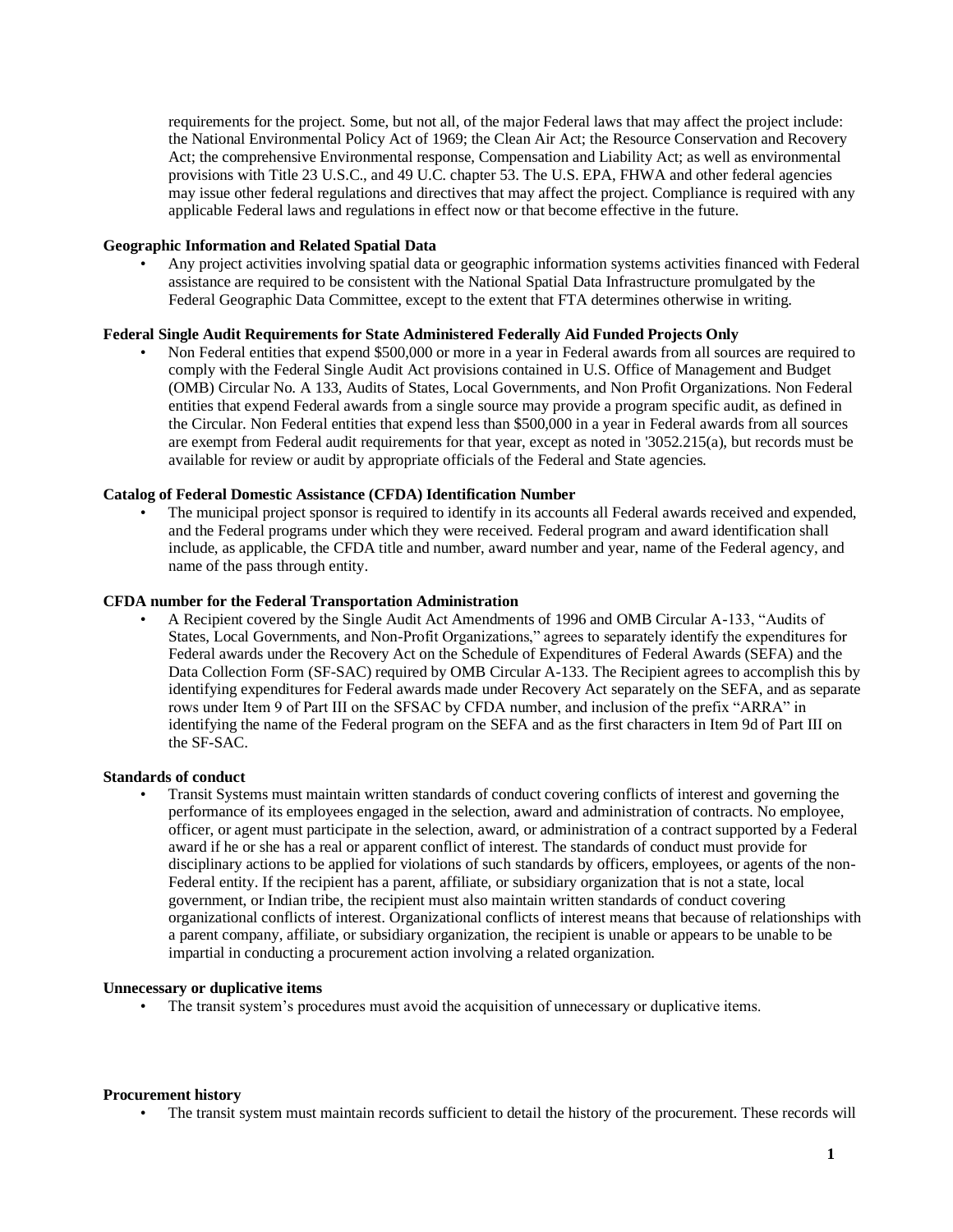include, but are not necessarily limited to the following: rationale for the method of procurement, selection of contract type, contractor selection or rejection, and the basis for the contract price.

#### **Time and Material contracts**

The transit system may use time and material type contracts only after a determination that no other contract is suitable and if the contract includes a ceiling price that the contractor exceeds at its own risk. Since this contract type generates an open-ended contract price, a time-and-materials contract provides no positive profit incentive to the contractor for cost control or labor efficiency. Therefore, each contract must set a ceiling price that the contractor exceeds at its own risk. Further, the recipient awarding such a contract must assert a high degree of oversight in order to obtain reasonable assurance that the contractor is using efficient methods and effective cost controls.

#### **Cost or price analysis:**

• Transit systems must perform a cost or price analysis in connection with every procurement action in excess of the Simplified Acquisition Threshold including contract modifications. The method and degree of analysis is dependent on the facts surrounding the particular procurement situation, but as a starting point, the non-Federal entity must make independent estimates before receiving bids or proposals.

#### **Profit:**

• Transit systems must negotiate profit as a separate element of the price for each contract in which there is no price competition a in all cases where a cost analysis is performed. T establish a fair and reasonable profit, consideration must be given to the complexity of the work to be performed, the risk borne by the contractor, the contractor's investment, the amount of subcontracting, the quality of its record of past performance, and industry profit rates in th surrounding geographical area for similar work.

#### **Estimated costs:**

• Costs or prices based on estimated costs for contracts under the Federal award are allowable only to the extent that costs incurred or cost estimates included in negotiated prices would be allowable for the transit system under 2 CFR Part 200 Subpart E—Cost Principles. The non-Federal entity may reference its own cost principles that comply with the Federal cost principles.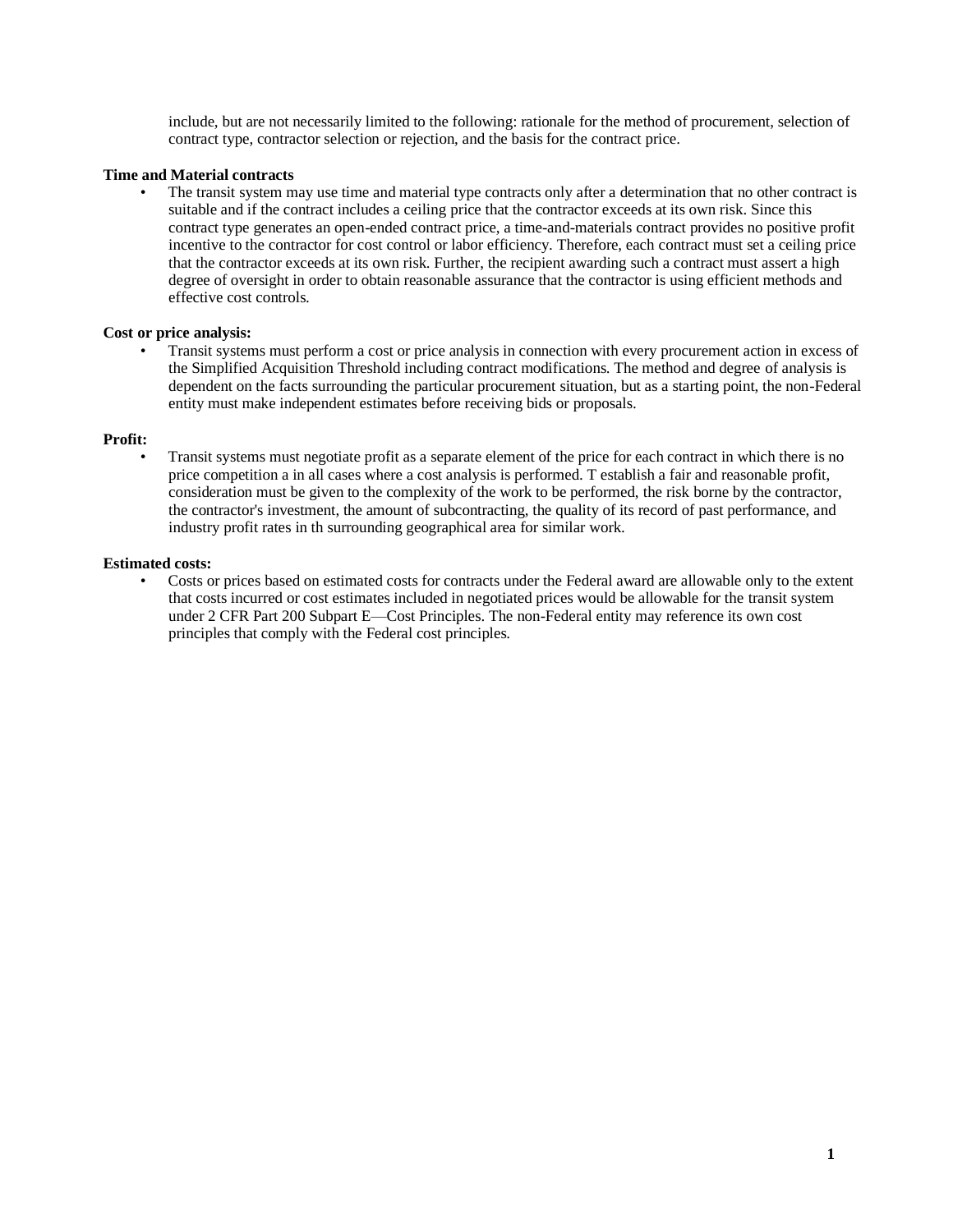Attachment G

# Federal Certifications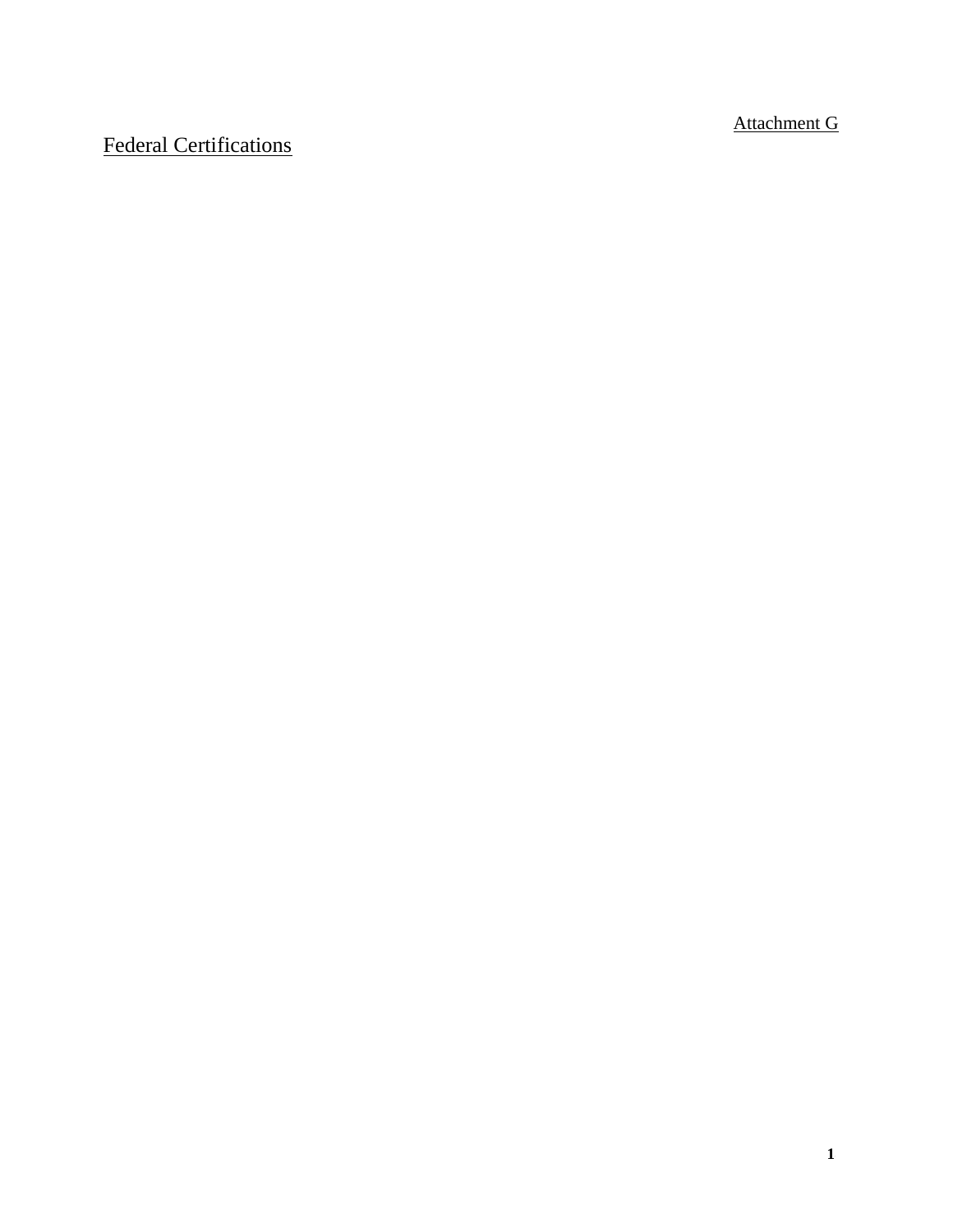### **CERTIFICATION AND RESTRICTIONS ON LOBBYING**

I, \_\_\_\_\_\_\_\_\_\_\_\_\_\_\_\_\_\_\_\_\_\_\_\_\_\_\_\_\_\_\_\_\_\_\_\_\_\_\_\_\_\_\_\_\_\_\_\_\_\_\_ , hereby certify (Name and title of official) On behalf of \_\_\_\_\_\_\_\_\_\_\_\_\_\_\_\_\_\_\_\_\_\_\_\_\_\_\_\_\_\_\_\_\_\_\_\_\_\_\_\_\_\_\_\_\_\_\_\_\_\_\_\_\_\_\_ that: (Name of Bidder/Company Name) No federal appropriated funds have been paid or will be paid, by or on behalf of the undersigned, to any person for influencing or attempting to influence an officer or employee of any agency, a Member of Congress, and officer or employee of Congress, or an employee of a Member of Congress in connection with the awarding of any federal contract, the making of any federal grant, the making of any federal loan, the entering into of any cooperative agreement, and the extension, continuation, renewal, amendment, or modification of any federal contract, grant, loan, or cooperative agreement. If any funds other than federal appropriated funds have been paid or will be paid to any person influencing or attempting to influence an officer or employee of any agency, a Member of Congress, and officer or employee of Congress, or an employee of a Member of Congress in connection with the federal contract, grant, loan, or cooperative agreement, the undersigned shall complete and submit Standard Form - LLL, "Disclosure Form to Report Lobbying," in accordance with its instructions. The undersigned shall require that the language of this certification be included in the award documents for all sub-awards at all tiers (including sub-contracts, subgrants and contracts under grants, loans, and cooperative agreements) and that all sub-recipients shall certify and disclose accordingly. *This certification is a material representation of fact upon which reliance was placed when this transaction was made or entered into. Submission of this certification is a prerequisite for making or entering into this transaction imposed by 31 U.S.C. § 1352 (as amended by the Lobbying Disclosure Act of1995). Any person who fails to file the required certification shall be subject to a civil penalty of not less than \$10,000 and not more than \$100,000for each such failure. The undersigned certifies or affirms the truthfulness and accuracy of the contents of the statements submitted on or with this certification and understands that the provisions of 31 U.S.C. Section 3801, et seq., are applicable thereto.* Name of Bidder/Company Name Type or print name Signature of authorized representative \_\_\_\_\_\_\_\_\_\_\_\_\_\_\_\_\_\_\_\_\_\_\_\_\_\_\_Date \_\_/\_\_/\_\_ Signature of notary and SEAL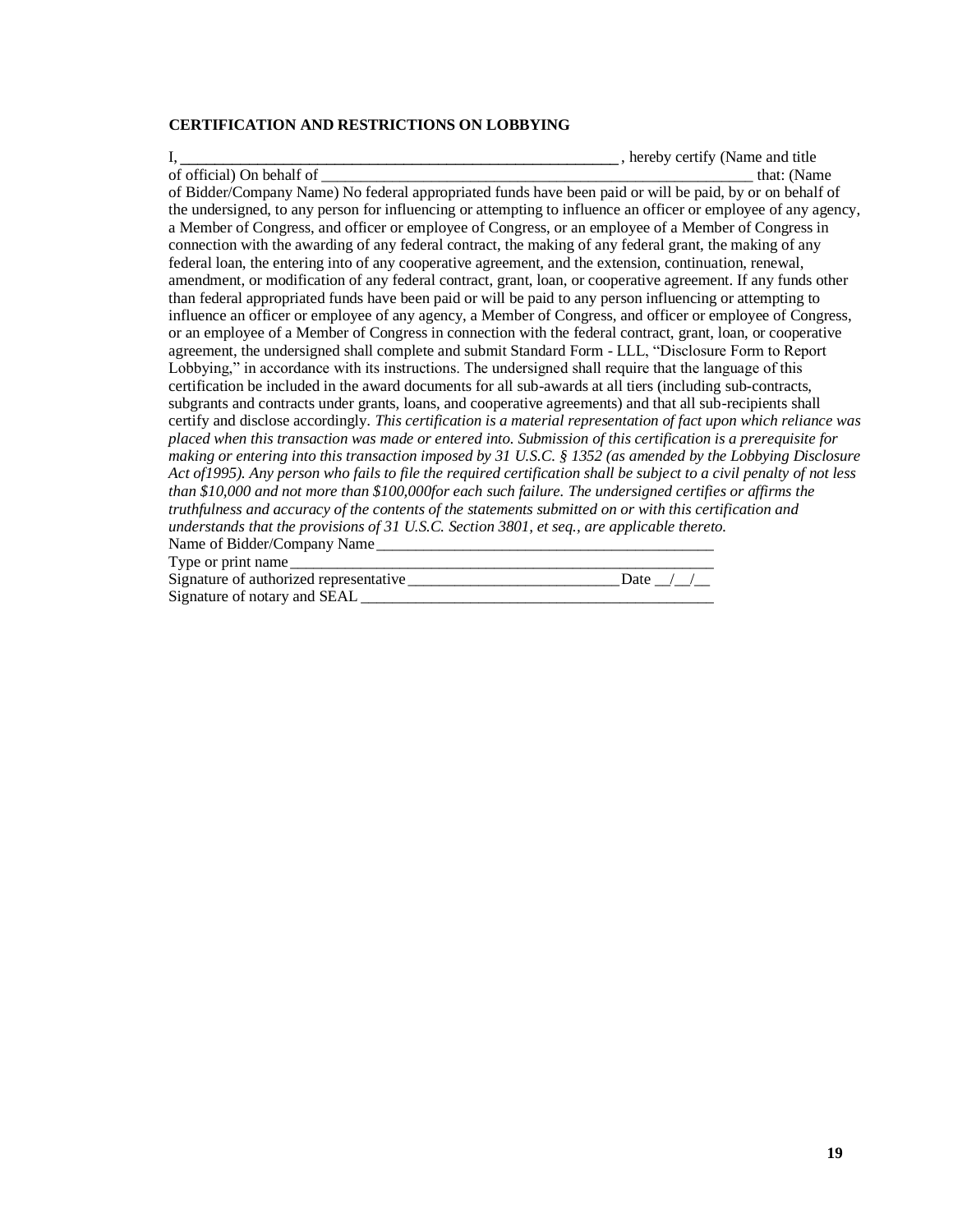#### **GOVERNMENT-WIDE DEBARMENT AND SUSPENSION (NONPROCUREMENT)** *49 CFR Part 29, Executive Orders 12549,12689, and31 U.S.C.6101 (Contracts over \$10,000)*

#### **Background and Applicability**

In conjunction with the Office of Management and Budget and other affected Federal agencies, DOT published an update to 49 CFR Part 29 on November 26, 2003. This government-wide regulation implements Executive Order 12549, Debarment and Suspension, Executive Order 12689, Debarment and Suspension, and 31 U.S.C. 6101 note (Section 2455, Public Law 103-355, 108 Stat. 3327). The provisions of Part 29 apply to all grantee contracts and subcontracts at any level expected to equal or exceed \$25,000 as well as any contract or subcontract (at any level) for Federally required auditing services. 49 CFR 29.220(b). This represents a change from prior practice in that the dollar threshold for application of these rules has been lowered from \$ 100,000 to \$25,000. These are contracts and subcontracts referred to in the regulation as "covered transactions." Grantees, contractors, and subcontractors (at any level) that enter into covered transactions are required to verify that the entity (as well as its principals and affiliates) they propose to contract or subcontract with is not excluded or disqualified. They do this by (a) Checking the Excluded Parties List System, (b) Collecting a certification from that person, or (c) Adding a clause or condition to the contract or subcontract. This represents a change from prior practice in that certification is still acceptable but is no longer required. 49 CFR 29.300. Grantees, contractors, and subcontractors who enter into covered transactions also must require the entities they contract with to comply with 49 CFR 29, subpart C and include this requirement in their own subsequent covered transactions (i.e., the requirement flows down to subcontracts at all levels). Instructions for Certification: By signing and submitting this bid or proposal, the prospective lower tier participant is providing the signed certification set out below

Suspension and Debarment: This contract is a covered transaction for purposes of 49 CFR Part 29. As such, the contractor is required to verify that none of the contractor, its principals, as defined at 49 CFR 29.995, or affiliates, as defined at 49 CFR 29.905, are excluded or disqualified as defined at 49 CFR 29.940 and 29.945. The contractor is required to comply with 49 CFR 29, Subpart C and must include the requirement to comply with 49 CFR 29, Subpart C in any lower tier covered transaction it enters into. By signing and submitting its bid or proposal, the bidder or proposer certifies as follows: The certification in this clause is a material representation of fact relied upon by the recipient. If it is later determined that the bidder or proposer knowingly rendered an erroneous certification, in addition to remedies available to the recipient, the Federal Government may pursue available remedies, including but not limited to suspension and/or debarment. The bidder or proposer agrees to comply with the requirements of 49 CFR 29, Subpart C while this offer is valid and throughout the period of any contract that may arise from this offer. The bidder or proposer further agrees to include a provision requiring such compliance in its lower tier covered transactions.

Contractor\_\_\_\_\_\_\_\_\_\_\_\_\_\_\_\_\_\_\_\_\_\_\_\_\_\_\_\_\_\_\_\_\_\_\_\_\_\_\_\_\_\_\_\_\_\_\_\_\_\_\_\_\_\_\_\_\_\_\_\_\_\_\_\_\_\_\_\_\_\_\_\_\_\_

Signature of Authorized Official \_\_\_\_\_\_\_\_\_\_\_\_\_\_\_\_\_\_\_\_\_\_\_\_\_\_\_\_\_\_\_\_\_\_\_\_\_\_\_\_\_\_ Date / / Name and Title of Contractor's Authorized Official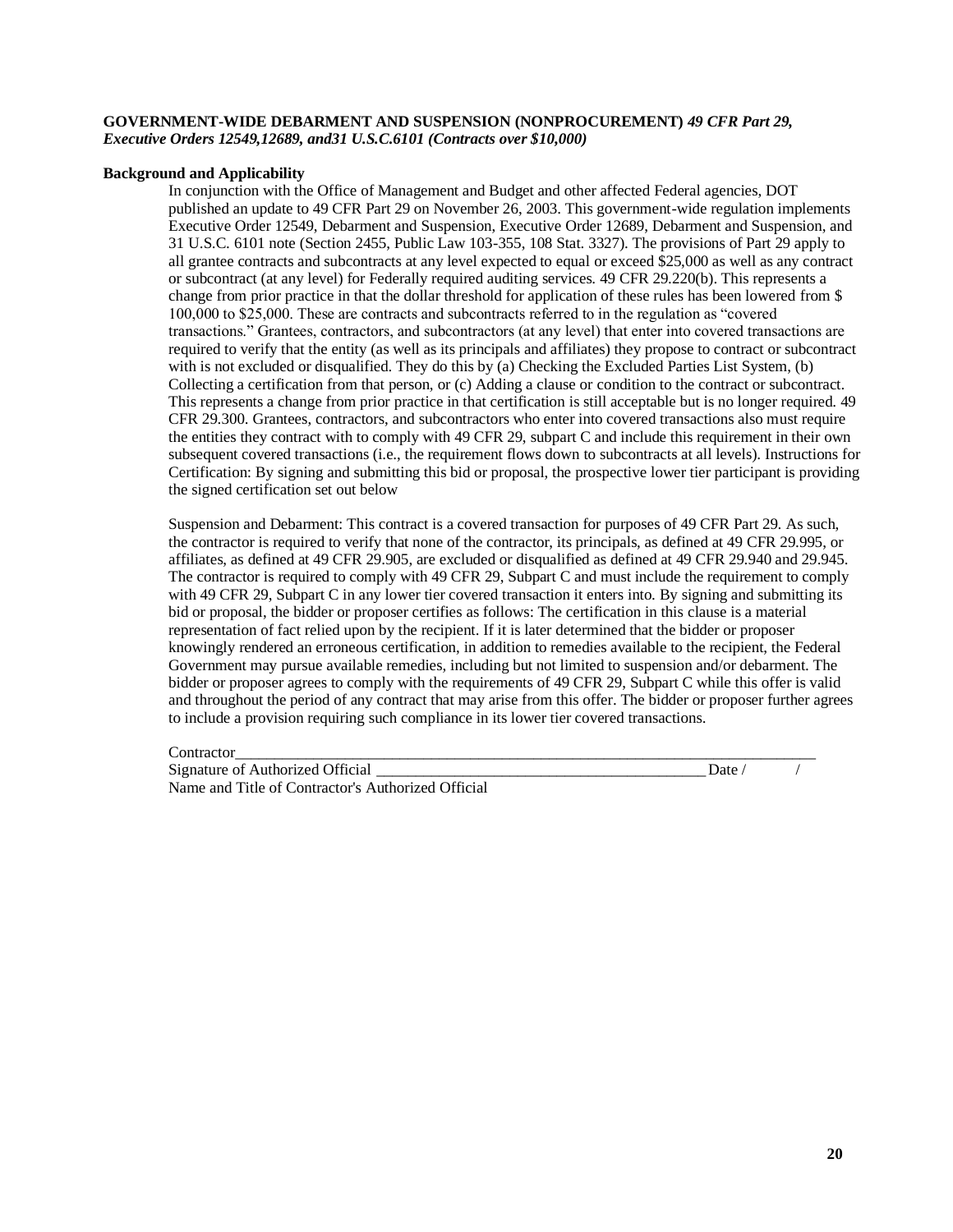### **BUS TESTING CERTIFICATION**

The undersigned bidder [Contractor/Manufacturer] certifies that the vehicle model or vehicle models offered in this bid submission complies with 49 CFR Part 665. A copy of the test report (for each bid ITEM) prepared by the Federal Transit Administration's (FTA) Altoona, Pennsylvania Bus Testing Center is attached to this certification and is a true and correct copy of the test report as prepared by the facility. The undersigned understands that misrepresenting the testing status of a vehicle acquired with Federal financial assistance may subject the undersigned to civil penalties as outlined in the U.S. Department of Transportation's regulation on Program Fraud Civil Remedies, 49 CFR Part 31. In addition, the undersigned understands that FTA may suspend or debar a manufacturer under the procedures in 49 CFR Part 29.

Name of Bidder/Company Name

Type or print name

Signature of authorized representative

Signature of notary and SEAL

Date of Signature: $\frac{1}{\sqrt{2\pi}}$  /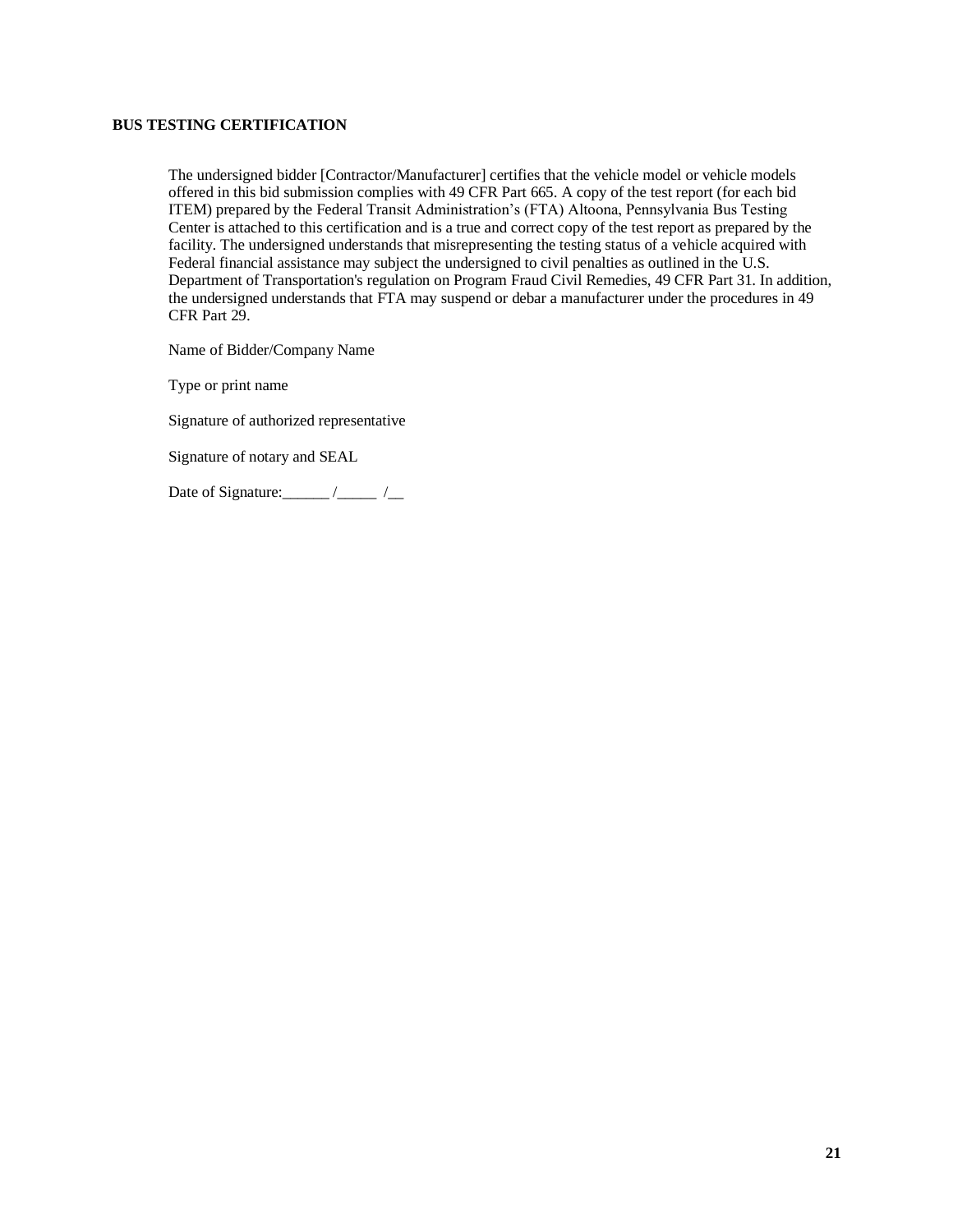# **PRE- AWARD CERTIFICATION REQUIREMENT FOR PROCUREMENT OF ROLLING STOCK (RECIPIENT)**

# **BUY AMERICA REQUIREMENTS**

Contractor shall complete and submit a declaration certifying either compliance or noncompliance with Buy America. If contractor certifies compliance with Buy America, it shall submit documentation listing:

- 1. Component and subcomponent parts of the rolling stock to be purchased identified by manufacturer of the parts, their country of origin and costs; and
- 2. The location of the final assembly point for the rolling stock, including a description of the activities that will take place at the final assembly point and the cost of final assembly.
- 3. Solicitation Specification Requirements: Contractor shall submit evidence that it will be capable of meeting the bid specifications.
- 4. D. Federal Motor Vehicle Safety Standards (FMVSS): Contractor shall submit

the final assembly point and the cost of final assembly.

- (a) manufacturer's FMVSS self-certification sticker information that the vehicle complies with relevant FMVSS or
- (b) manufacturer's certified statement that the buses will not be subject to FMVSS regulations. As required by Title 49 of the CFR, Part 663 - Subpart B,

|            | (the recipient) is satisfied that the buses to be                                         |
|------------|-------------------------------------------------------------------------------------------|
| purchased, | (number and description of buses)                                                         |
| from       |                                                                                           |
|            | (the                                                                                      |
|            | manufacturer), meet the requirements of Section $165(b)(3)$ of the Surface Transportation |

Assistance Act of 1982, as amended. The recipient or its appointed analyst the analyst change of the analyst - not the analyst - not the  $\alpha$ manufacturer or its agent), has reviewed documentation provided by the manufacturer, which lists (1) the proposed component and subcomponent parts of the buses identified by manufacturer, country of origin, and cost; and (2) the proposed location of the final assembly point for the buses, including a description of the activities that will take place at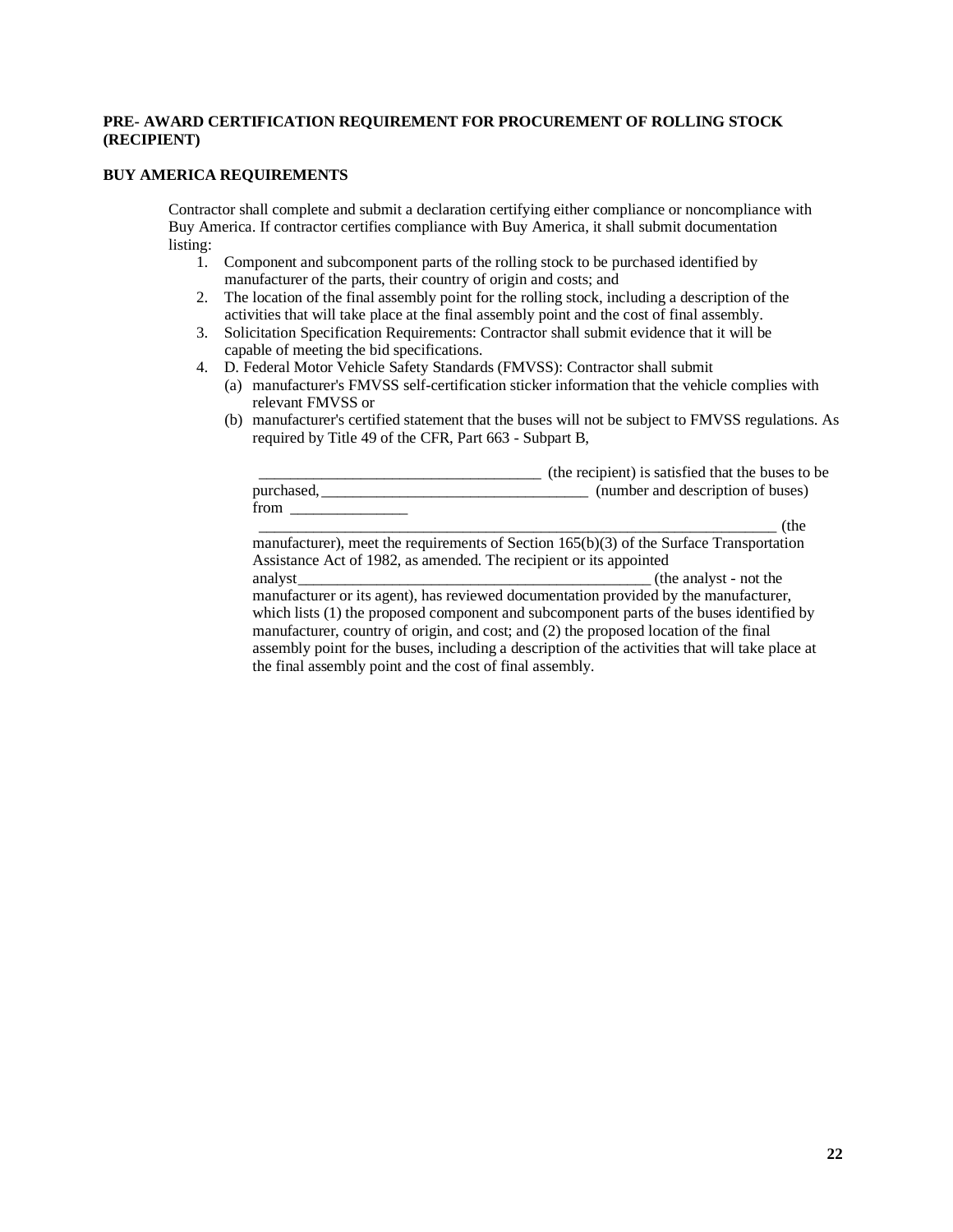#### **PRE-AWARD PURCHASER'S REQUIREMENTS CERTIFICATION**

• As required by Title 49 of the CFR, Part 663 - Subpart B, \_\_\_\_\_\_\_\_\_\_\_\_\_\_\_\_\_\_\_\_\_\_\_\_\_\_\_\_\_\_\_\_\_\_\_\_\_\_\_\_

| (the recipient) certifies that the buses to be purchased,                                               |
|---------------------------------------------------------------------------------------------------------|
| (number and description of buses) from                                                                  |
| (the manufacturer), are the same                                                                        |
| product described in the recipient's solicitation specification and that the proposed manufacturer is a |
| responsible manufacturer with the capability to produce a bus that meets the specifications.            |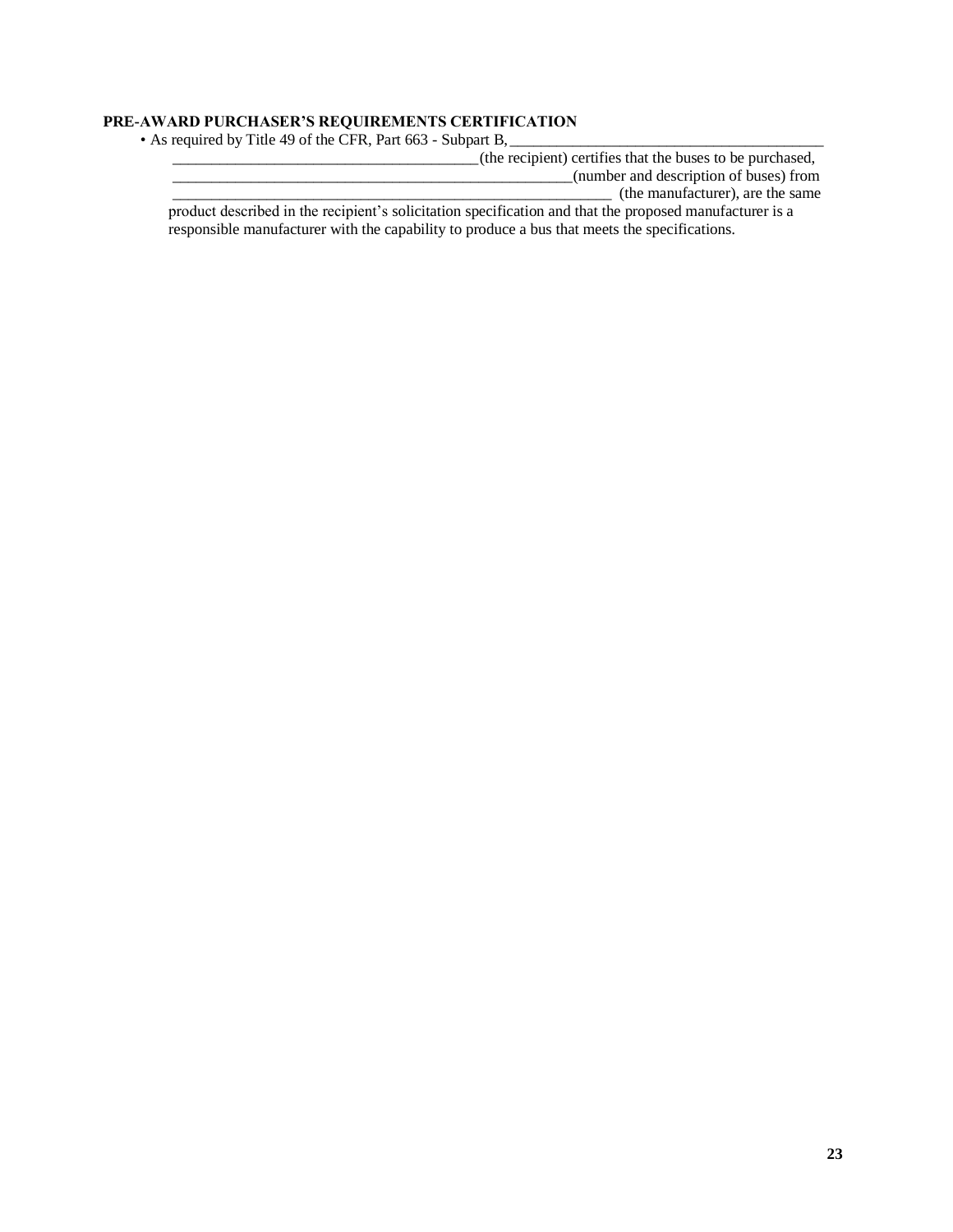# **PRE-AWARD FMVSS COMPLIANCE CERTIFICATION**

• As required by Title 49 of the CFR, Part 663 - Subpart D,

|                                                                                                 | (the recipient) certifies that it received, at the pre-award                                           |
|-------------------------------------------------------------------------------------------------|--------------------------------------------------------------------------------------------------------|
|                                                                                                 | 's (the manufacturer) self-certification                                                               |
|                                                                                                 | information stating that the buses, ________________________________(number and description of buses), |
| will comply with the relevant Federal Motor Vehicle Safety Standards issued by the National     |                                                                                                        |
| Highway Traffic Safety Administration in Title 49 of the Code of Federal Regulations, Part 571. |                                                                                                        |
| Date:                                                                                           |                                                                                                        |
| Signature:                                                                                      |                                                                                                        |
| Title:                                                                                          |                                                                                                        |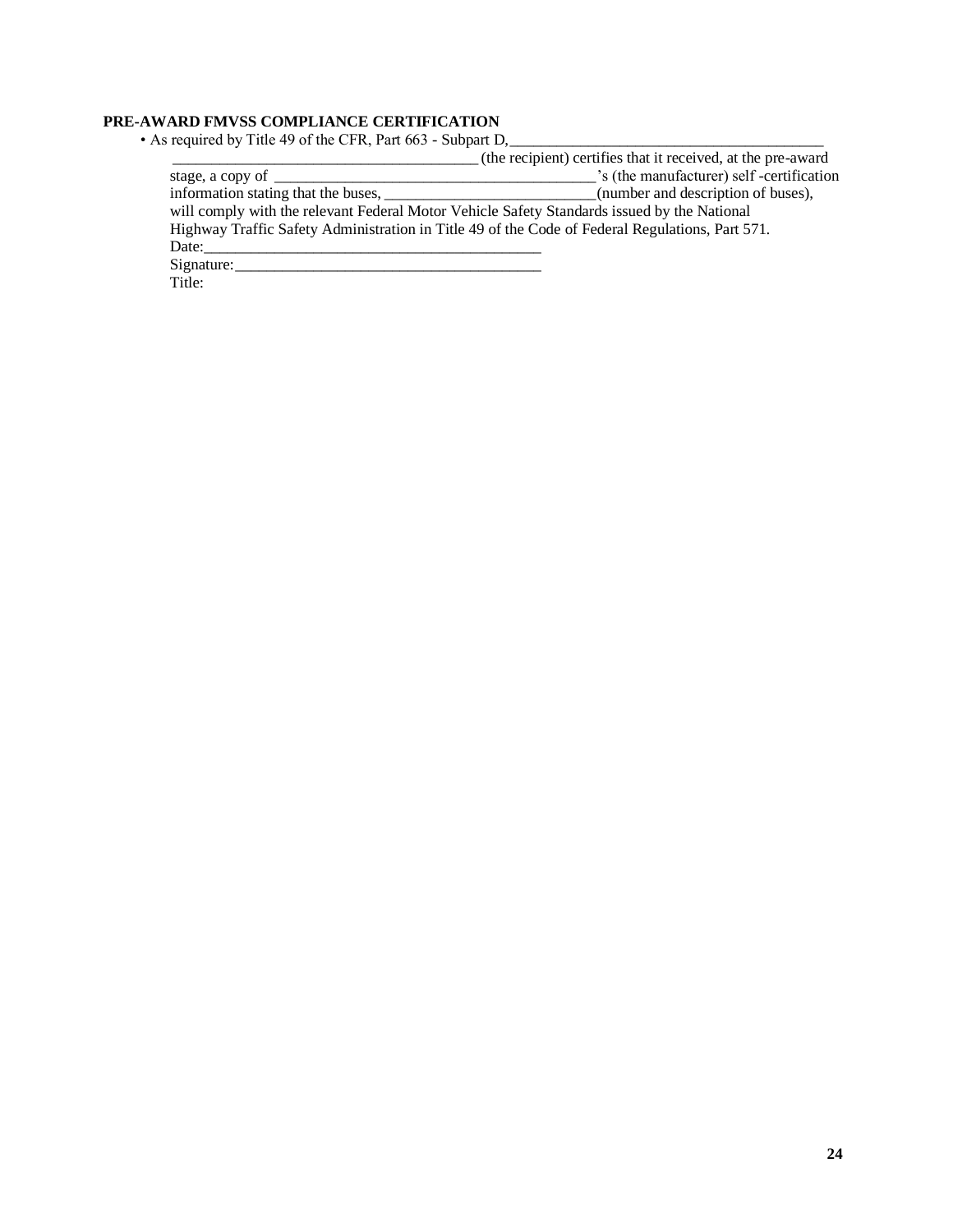# **PRE-AWARD CERTIFICATION FOR PROCUREMENT OF ROLLING STOCK (VENDOR)**

*71 FR14117, Mar. 21, 2006, as amended at 72 FR 53698, Sept. 20, 2007; 74 FR 30239, June 25, 2009*

### **PRE-AWARD AUDIT REQUIREMENTS**

• A recipient purchasing revenue service rolling stock with FTA funds must ensure that a pre-award audit under this part is complete before the recipient enters into a formal contract for the purchase of such rolling stock.

#### **DESCRIPTION OF PRE-AWARD AUDIT**

- A pre-award audit under this part includes:
	- 1. A Buy America certification
	- 2. A purchaser's requirements certification
	- 3. Where appropriate, a manufacturer's Federal Motor Vehicle Safety certification information.

#### **PRE-AWARD BUY AMERICA CERTIFICATION**

- For purposes of this part, a pre-award Buy America certification is a certification that the recipient keeps on file that:
	- 1. There is a letter from FTA which grants a waiver to the rolling stock to be purchased from the Buy America requirements under section 165(b)(1), (b)(2), or (b)(4) of the Surface Transportation Assistance Act of 1982, as amended; or
	- 2. The recipient is satisfied that the rolling stock to be purchased meets the requirements of section 165(a) or (b)(3) of the Surface Transportation Assistance Act of 1982, as amended, after having reviewed itself or through an audit prepared by someone other than the manufacturer or its agent documentation provided by the manufacturer which lists:
		- (a) The Component and subcomponent parts of the rolling stock that are produced in the United States is more than sixty percent (60%) of the cost of all components and subcomponents of the vehicle identified by the manufacturer
		- (b) The location of the final assembly must take place in the United States (49 CFR 661.11), including a description of the activities that will take place at the final assembly point and the cost of final assembly.

# **PRE-AWARD PURCHASERS REQUIREMENTS CERTIFICATION**

- For purposes of this part, a pre-award purchaser's requirements certification is a certification a recipient keeps on file that:
	- 1. The rolling stock the recipient is contracting for is the same product described in the purchaser's solicitation specification
	- 2. The proposed manufacturer is a responsible manufacturer with the capability to produce a vehicle that meets the recipient's specification set forth in the recipient's solicitation. If buses or other rolling stock (including train control, communication, and traction power equipment) are being procured, the appropriate certificate as set forth below shall be completed and submitted by each bidder in accordance with the requirements in 49 CFR 661.13(b).

#### **PRE-AWARD FMVSS COMPLIANCE CERTIFICATION**

• As required by Title 49 of the CFR, Part 663 - Subpart D, the recipient certifies that it received, at the preaward stage, a copy of the manufacturers self-certification information stating that the buses will comply with the relevant Federal Motor Vehicle Safety Standards issued by the National Highway Traffic Safety Administration in Title 49 of the Code of Federal Regulations, Part 571.

#### **PRE-AWARD CERTIFICATION FOR PROCUREMENT OF ROLLING STOCK (VENDOR) Cont.**

*Bidder or offeror Certificate of:*

#### **COMPLIANCE with Buy America and FMVSS Rolling Stock Requirements**

The bidder or offeror hereby certifies that it will comply with the requirements of 49 U.S.C.5323(j), and the applicable regulations of 49 CFR 661.11.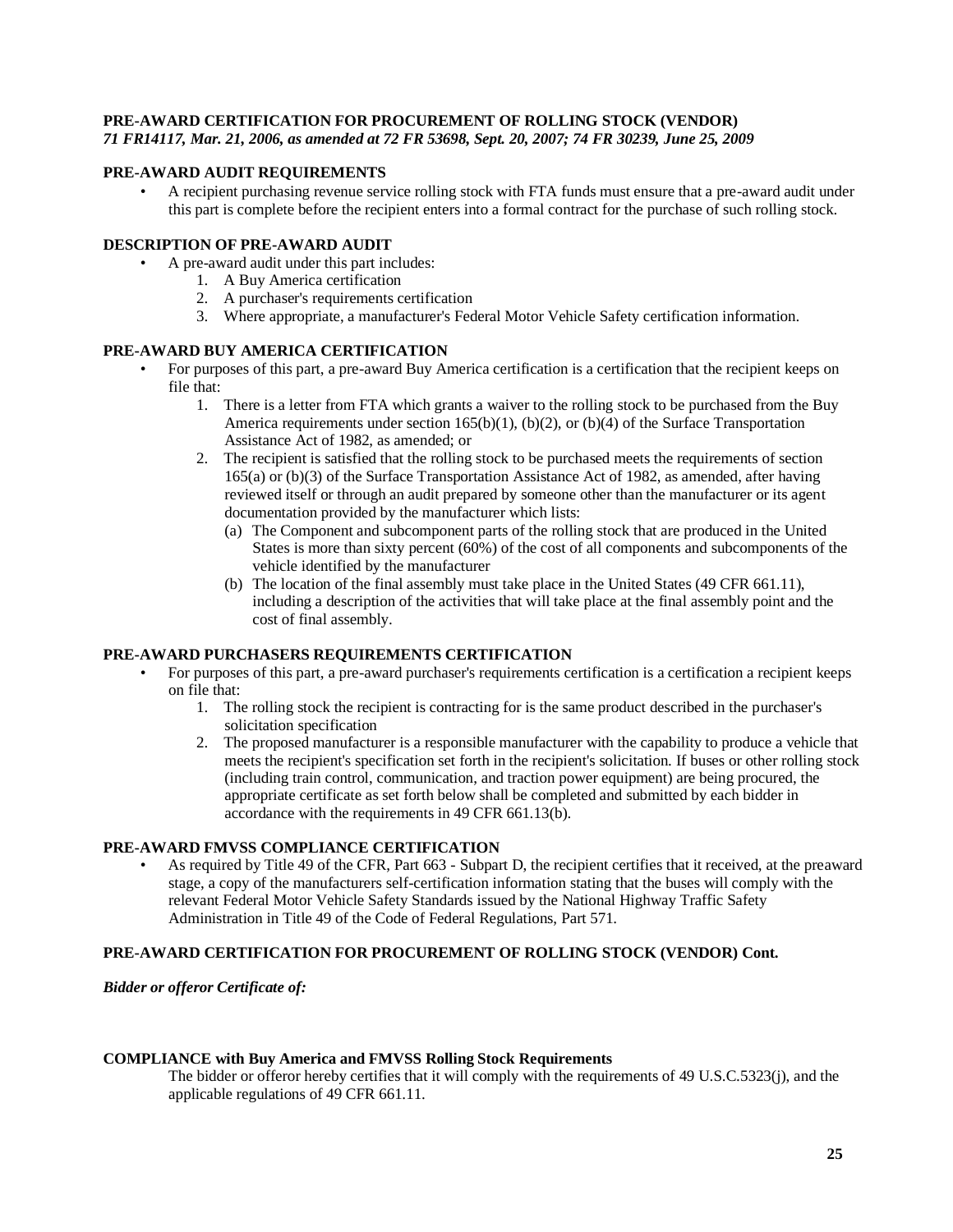| $\sim$<br>ппрап<br>◡        |                     |
|-----------------------------|---------------------|
| N<br>ممصرا<br><b>Name</b>   | <br>_____           |
| $\mathbf{C}$ :<br><b>NU</b> | Jote<br>van<br>____ |

### *Bidder or offeror Certificate of:*

# **NON-COMPLIANCE with Buy America and FMVSS Rolling Stock Requirements**

• The bidder or offeror hereby certifies that it cannot comply with the requirements of 49 U.S.C. 5323(j), but may qualify for an exception to the requirement consistent with 49 U.S.C. 5323(j)(2)(C), and the applicable regulations in 49 CFR 661.7.

| $\overline{\phantom{0}}$ |  |  |
|--------------------------|--|--|
| Company                  |  |  |

| . .<br>г<br>________       | ____<br>________<br>___________ |
|----------------------------|---------------------------------|
| $\tilde{\phantom{a}}$<br>ີ |                                 |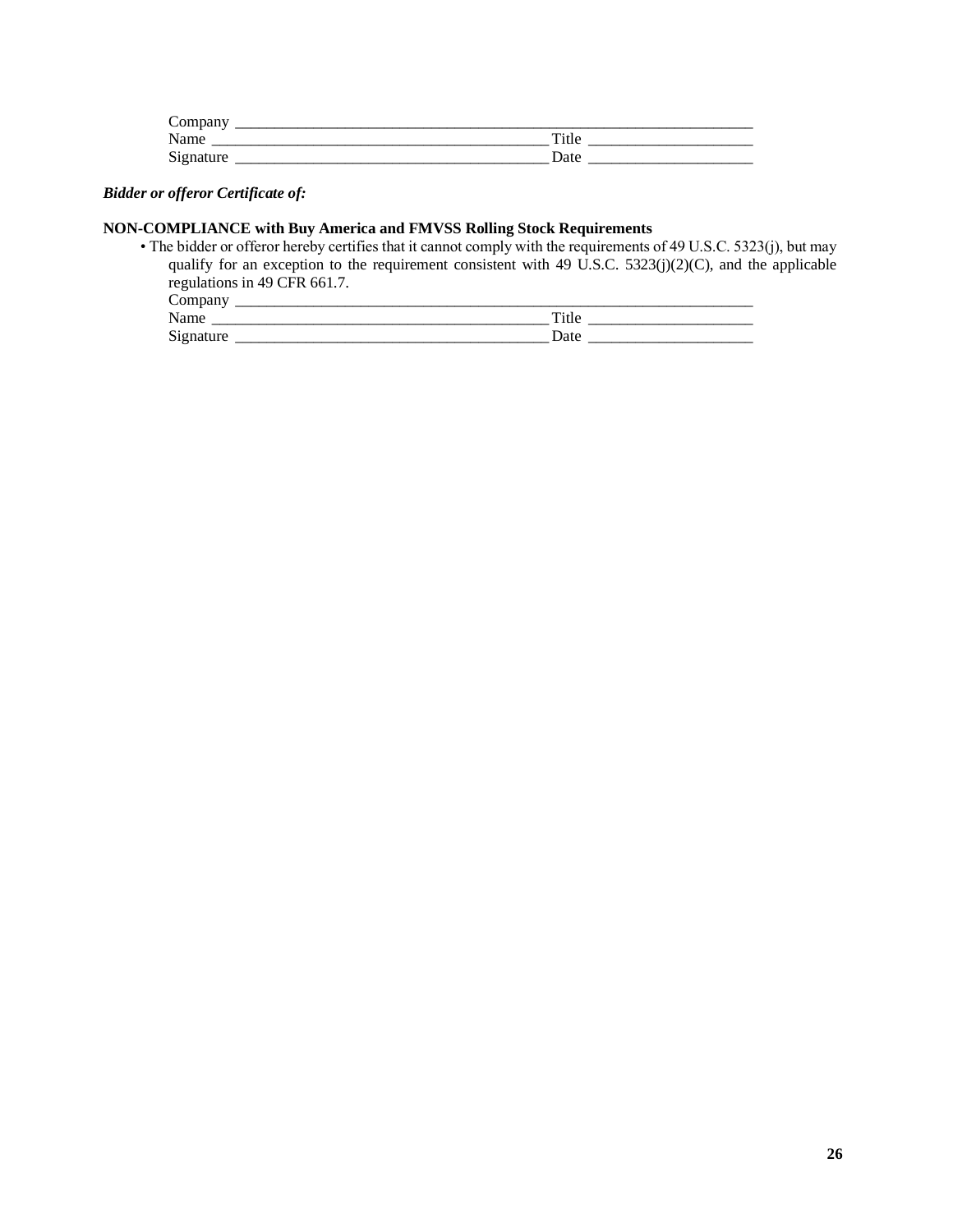# **ON-SITE MANUFACTURER INSPECTION COMPLIANCE CERTIFICATION**

*(Post-Delivery purchaser's requirement, in compliance with the federal requirements of 49 U.S.C. Section 5323(m))*

ON-SITE MANUFACTURER INSPECTION COMPLIANCE CERTIFICATION (Rolling Stock Procurements for more than 10 vehicles for areas >200,000 in population) As required by 49 CFR Part 663- Subpart C, the

|                                                                                                                                                                                                    | (Recipient's                       |
|----------------------------------------------------------------------------------------------------------------------------------------------------------------------------------------------------|------------------------------------|
| name) Certifies that a resident inspector,                                                                                                                                                         |                                    |
|                                                                                                                                                                                                    | (Name of                           |
|                                                                                                                                                                                                    | $\frac{1}{1}$ (the manufacturer's) |
|                                                                                                                                                                                                    |                                    |
|                                                                                                                                                                                                    |                                    |
|                                                                                                                                                                                                    | (description of buses). The        |
|                                                                                                                                                                                                    |                                    |
| the inspection documentation, maintains a copy of this report, and certifies that the buses meet the contract<br>specifications. ON-SITE MANUFACTURER INSPECTION COMPLIANCE CERTIFICATION (Rolling |                                    |
| Stock Procurements for more than 20 vehicles for areas <200,000 in population) As required by 49 CFR                                                                                               |                                    |
| Part 663-Subpart C, the                                                                                                                                                                            |                                    |
|                                                                                                                                                                                                    | (Recipient's                       |
| name) Certifies that a resident inspector,                                                                                                                                                         |                                    |
| inspector) Was at                                                                                                                                                                                  | (Name of<br>(the manufacturer's)   |
| manufacturing site during the period of manufacture of the buses,                                                                                                                                  |                                    |
|                                                                                                                                                                                                    | (description of buses). The        |
|                                                                                                                                                                                                    |                                    |
| the inspection documentation, maintains a copy of this report, and certifies that the buses meet the contract<br>specifications.                                                                   |                                    |
| Signature:                                                                                                                                                                                         | Date $/$ /                         |
| Title:                                                                                                                                                                                             |                                    |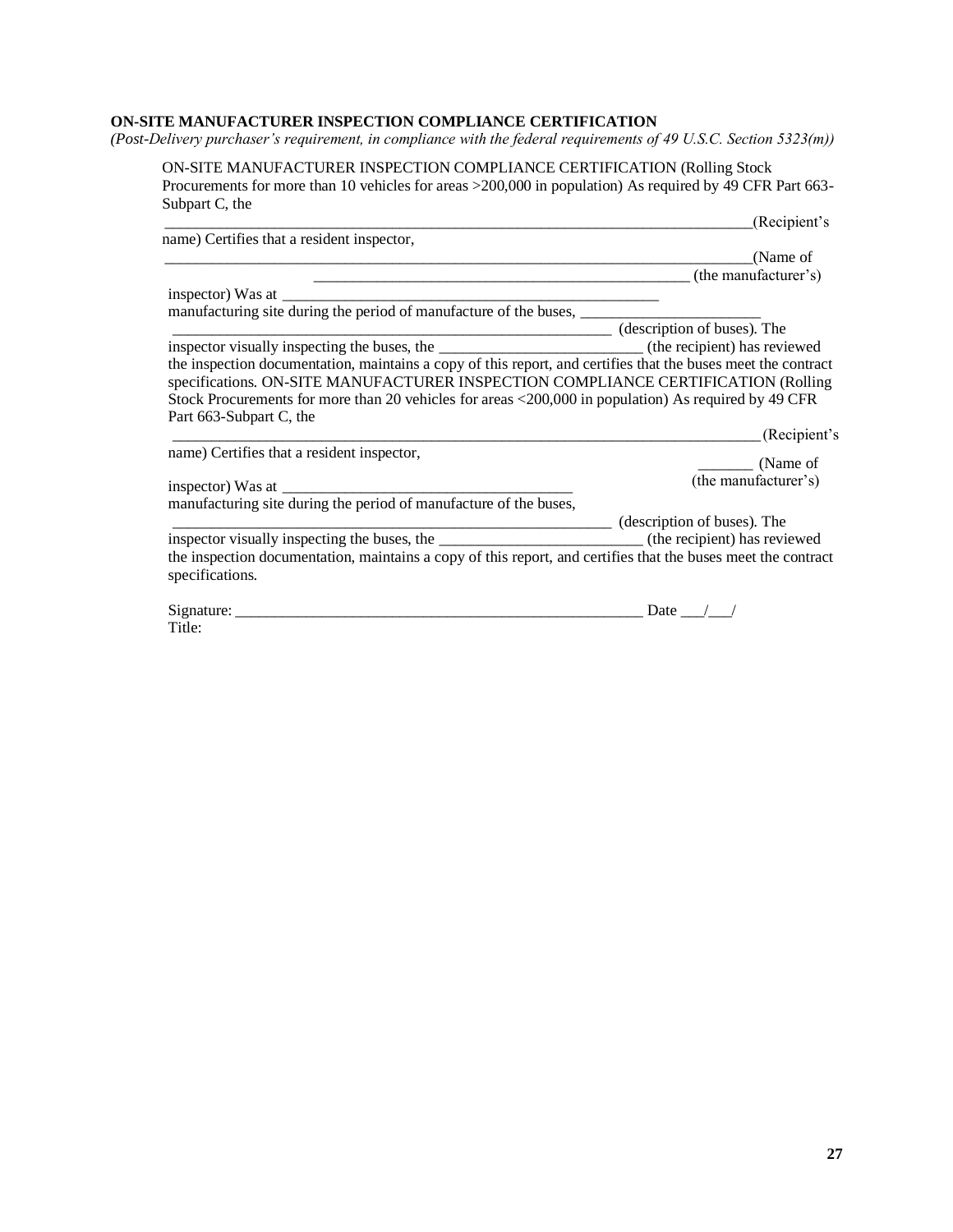# **TRANSIT VEHICLE MANUFACTURER (TVM) CERTIFICATION**

Place Notary SEAL Here:

Pursuant to the provisions of Section 105(f) of the Surface Transportation Assistance Act of 1982, each bidder for this contract must certify that it has complied with the requirements of 49 CFR Part 26.49, regarding the participation of Disadvantaged Business Enterprises (DBE) in FTA assisted procurements of transit vehicles. Absent this certification, properly completed and signed, a bid shall be deemed nonresponsive.

Certification: *I hereby certify, for the bidder named below, that it has complied with the provisions of 49 CFR Part 26.49 and that I am duly authorized by said bidder to make this certification.*

| <b>BIDDER/COMPANY</b>       |
|-----------------------------|
| Name of Bidder/Company      |
| Signature of Representative |
| Type or Print Name          |
|                             |
| Date                        |
| <b>NOTARY</b>               |
| Type or Print Name          |
| Signature of Notary         |

**28**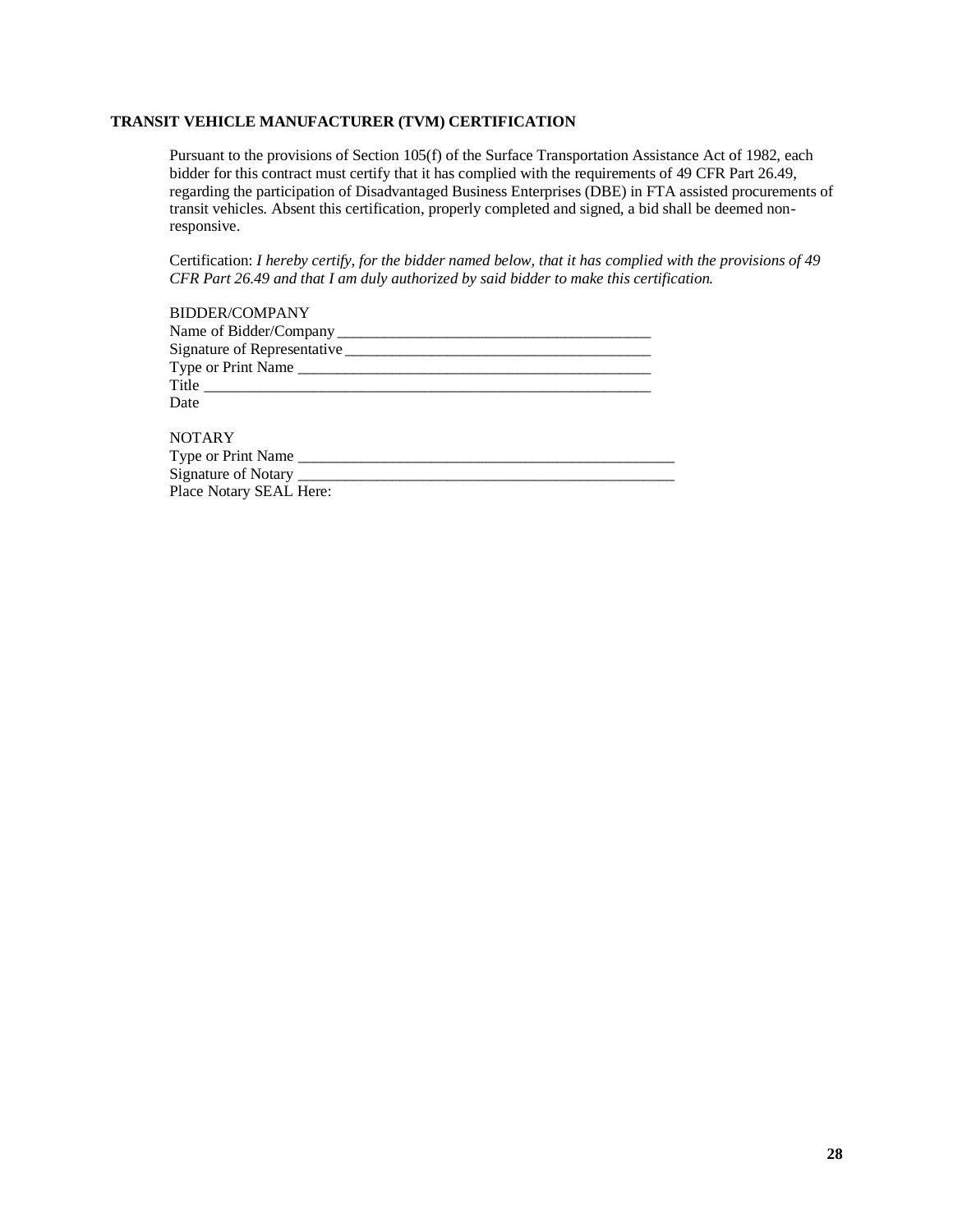# Attachment H

Determining Vendor Responsibility

|                                                   | <b>Notes</b> |
|---------------------------------------------------|--------------|
| Bidder has physical and technical                 |              |
| capacity to perform work                          |              |
| <b>High Bidder shows financial responsibility</b> |              |
| (can produce adequate audits, D&B Information,    |              |
| financial statements, etc.)                       |              |
| Bidder has ability to get sureties and            |              |
| insurance as required                             |              |
| Bidder can produce references in                  |              |
| which past performance can be                     |              |
| evaluated                                         |              |